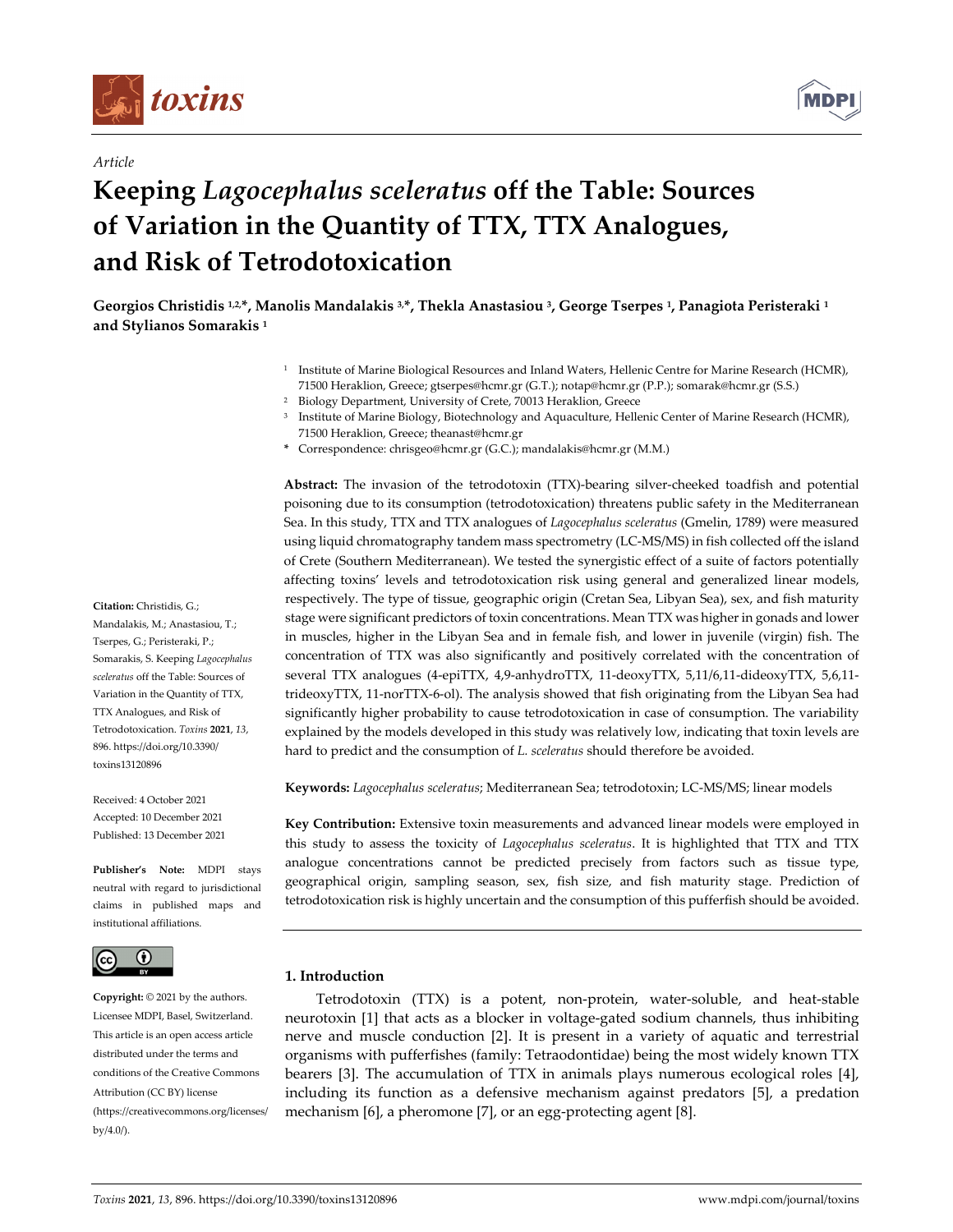The origin of TTX in pufferfishes remains largely unclear, with many studies supporting the hypothesis that TTX is accumulated through the food chain (exogenous origin hypothesis) rather than being produced by endosymbiotic or parasitic bacteria inside the pufferfish body (endogenous origin hypothesis) [9]. Most data on TTX concentrations in pufferfish species come from the Indo‐Pacific region [10–13] where these fishes are consumed and, historically, many TTX intoxications (tetrodotoxications) have occurred [14].

In nature, TTX has been found to coexist with 26 TTX analogues, many of which have been detected in pufferfishes [15]. These can be grouped into the following: (1) chemical equilibrium analogues (4-epiTTX and 4,9-anhydroTTX), (2) deoxy analogues (5deoxyTTX, 11‐deoxyTTX, 5,11‐dideoxyTTX, 6,11‐dideoxyTTX, and 5,6,11‐trideoxyTTX), (3) 11‐CH2OH‐oxidized analogues (11‐oxoTTX), and (4) C11‐lacking analogues (11‐ norTTX‐6(S)‐ol and 11‐norTTX‐6(R)‐ol) [16]. Studies on the biosynthesis and metabolism of TTX have suggested that deoxy analogues are precursors of TTX, and 4‐epiTTX and 4,9‐anhydroTTX are derivatives of epimerization and dehydration of TTX, whereas 11‐ oxoTTX and 11‐norTTX‐6‐ol are oxidation metabolites of TTX [16,17]. In recent years, the detection and quantification of TTX and its analogues have been conducted using liquid chromatography tandem mass spectrometry (LC‐MS/MS) [18], which has progressively replaced the mouse bioassay method (MBA) [19], as a more accurate and ethical alternative for toxicity assessments [20].

The present study aimed at assessing the levels of TTX and TTX analogues in the silver‐cheeked toadfish *Lagocephalus sceleratus*, one of the worst invasive species in the Eastern Mediterranean [21]. *L. sceleratus* is a tetraodontid pufferfish of Indo‐Pacific origin that entered into the Mediterranean Sea from the Red Sea through the Suez Channel ('Lessepsian migrant') [22]. It soon established abundant populations, particularly in the Eastern Mediterranean, with negative impacts on native biodiversity and local fisheries, while potential TTX poisoning due to its consumption threatens public safety [21]. Although legislation in the European Union [23,24] and Eastern Mediterranean countries (i.e., Egyptian legislation [25]; Turkish legislation [26]) prohibit the landing, trade, and consumption of *L. sceleratus* and its products, many poisonings and fatalities have already been reported from Eastern Mediterranean countries [27–33].

The urgent need of managing *L. sceleratus* populations, raising public awareness, and protecting human health has led to numerous studies along the Mediterranean coasts, which have investigated, compared, and proposed methodologies for monitoring the toxicity of this species [34–42]. In the latter investigations, the concentration of TTX in different tissues was quantified and often compared between sexes, fish sizes, and seasons. Most of these studies were based on a limited number of samples (e.g., three samples were analyzed in the study of Bane et al. [36]), whereas TTX analogues have rarely been measured [35,36,39,40]. Moreover, factors presumed to affect the toxicity of *L. sceleratus* (e.g., tissue, sex, season, fish size) have always been considered separately.

The aim of the present investigation was to assess the variability and to model the concentration of TTX and TTX analogues in *L. sceleratus*, as well as to estimate the risk of tetrodotoxication from consumption of its flesh, using an integrated approach that takes into account the synergetic effect of a suite of parameters, known to potentially affect the quantity of TTX in pufferfishes (tissue, sex, season, fish maturity stage, geographical origin) [43,44]). For this purpose, we used linear models applied to one of the largest sets of LC‐MS/MS measurements ever attained for this species.

#### **2. Results**

#### *2.1. TTX and TTX Analogues Levels in L. sceleratus Tissues*

Tetrodotoxin and three of its analogues, namely 4‐epiTTX, 11‐norTTX‐6‐ol, and 11‐ deoxyTTX, were detected in all samples analyzed (*n* = 332), while detection of 5,11/6,11‐ dideoxyTTX, 4,9‐anhydroTTX, and 5,6,11‐trideoxyTTX was possible in 96%, 90%, and 79%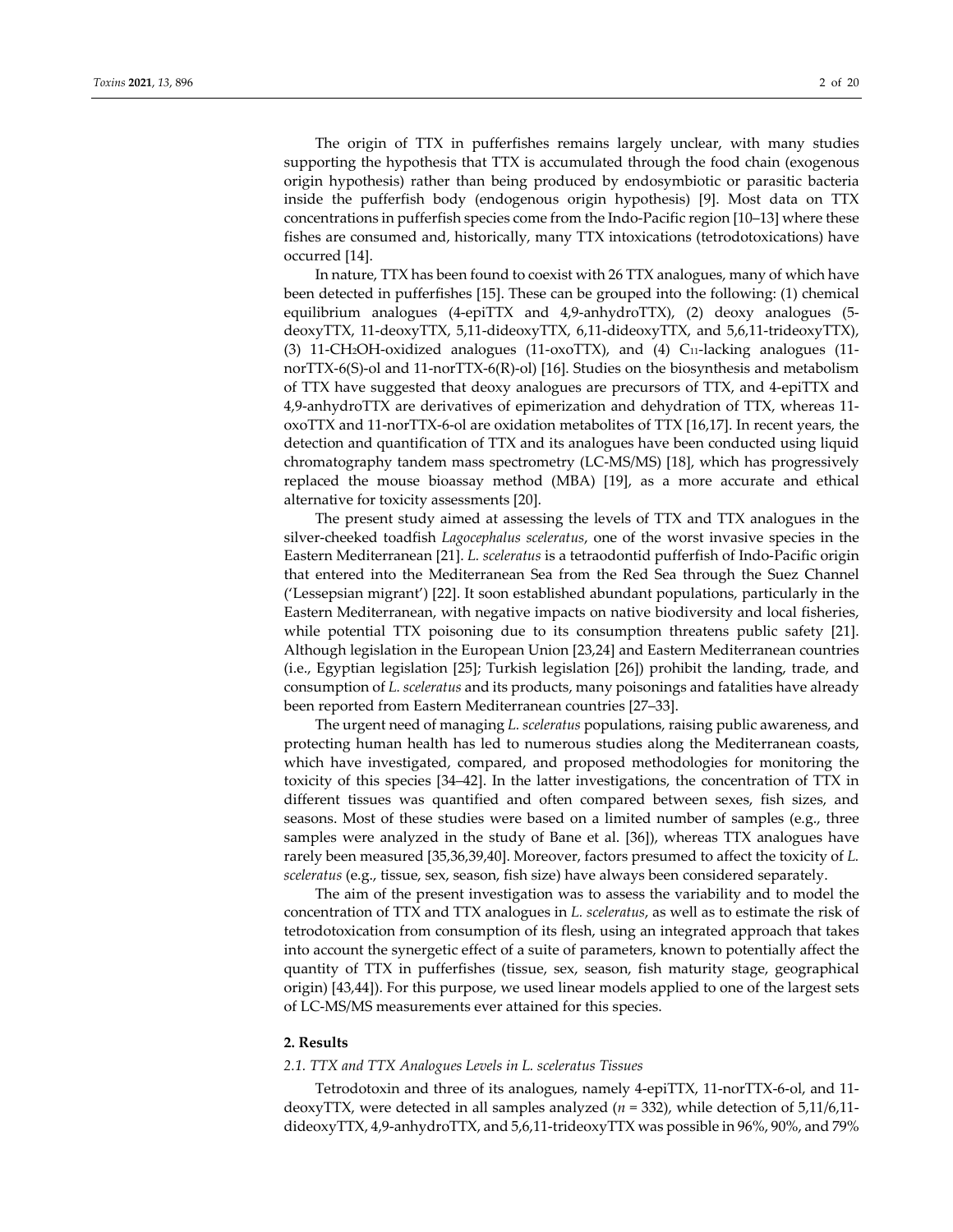of them, respectively (Table 1). Overall, the highest toxin levels in terms of mean concentration of total TTX (TTX + TTX analogues) were detected in the gonads (77.80  $\pm$ 98.73 μg g<sup>-1</sup>), followed by the liver (29.56 ± 59.92 μg g<sup>-1</sup>), skin (6.59 ± 7.35 μg g<sup>-1</sup>), and muscle (5.89 ± 8.49  $\mu$ g g<sup>-1</sup>), while similar patterns were observed for the mean concentrations of individual toxins (Table 1). In all tissue types, TTX exhibited the highest concentration levels  $(3.76 \pm 4.59 \,\mu g \,g^{-1} - 39.85 \pm 45.45 \,\mu g \,g^{-1})$  followed by 11-deoxyTTX (1.38 ± 3.40 μg g−1–19.23 ± 40.62 μg g−1), whereas 5,6,11‐trideoxyTTX had the lowest concentration (0.005 ± 0.04 μg g<sup>-1</sup>-1.46 ± 5.85 μg g<sup>-1</sup>).

**Table 1.** Mean (±standard deviation) concentration of TTX and its analogues (μg g−1) in *L. sceleratus* tissues, collected from 83 specimens (concentration ranges are shown in parentheses).

| <b>Toxins</b>        | % Detection Rate in<br><b>Samples</b> | <b>Tissue</b>            |                                    |                   |                  |  |  |
|----------------------|---------------------------------------|--------------------------|------------------------------------|-------------------|------------------|--|--|
|                      |                                       | Gonads                   | Liver                              | Muscle            | Skin             |  |  |
| <b>TTX</b>           | 100%                                  | $39.85 \pm 45.45$        | $12.18 \pm 19.79$                  | $3.76 \pm 4.59$   | $3.87 \pm 3.75$  |  |  |
|                      |                                       | $(0.30 - 189.03)$        | $(0.04 - 104.41)$                  | $(0.02 - 20.72)$  | $(0.12 - 18.59)$ |  |  |
| 4-epiTTX             | 100%                                  | $3.05 \pm 4.71$          | $1.68 \pm 3.29$                    | $0.15 \pm 0.26$   | $0.36 \pm 0.61$  |  |  |
|                      |                                       | $(0.01 - 21.59)$         | $(ND-15.75)$                       | $(0.01 - 1.26)$   | $(0.01 - 4.68)$  |  |  |
| 11-norTTX-6-ol       | 100%                                  | $5.26 \pm 8.58$          | $2.21 \pm 5.88$<br>$0.34 \pm 0.80$ |                   | $0.27 \pm 0.46$  |  |  |
|                      |                                       | $(0.01 - 47.79)$         | $(0.003 - 39.72)$                  | $(0.001 - 5.35)$  | $(0.001 - 2.32)$ |  |  |
|                      | 90%                                   | $6.15 \pm 9.66$          | $3.09 \pm 6.08$                    | $0.15 \pm 0.20$   | $0.31 \pm 0.39$  |  |  |
| 4.9-anhydroTTX       |                                       | $(ND-43.10)$             | $(ND-34.63)$                       | $(ND-1.13)$       | $(ND-1.98)$      |  |  |
|                      | 100%                                  | $19.23 \pm 40.62$        | $8.87 \pm 26.32$                   | $1.38 \pm 3.40$   | $1.49 \pm 2.83$  |  |  |
| 11-deoxyTTX          |                                       | $(0.02 - 281.86)$        | $(0.01 - 176.55)$                  | $(0.004 - 21.98)$ | $(0.02 - 18.84)$ |  |  |
|                      | 79%                                   | $1.46 \pm 5.85$          | $0.02 \pm 0.05$                    | $0.005 \pm 0.04$  | $0.02 \pm 0.06$  |  |  |
| 5,6,11-trideoxyTTX   |                                       | $(ND-32.67)$             | $(ND-0.33)$                        | $(ND-0.02)$       | $(ND-0.47)$      |  |  |
|                      | 96%                                   | $2.79 \pm 8.01$          | $1.52 \pm 6.21$                    | $0.11 \pm 0.47$   | $0.29 \pm 0.70$  |  |  |
| 5,11/6,11-dideoxyTTX |                                       | $(ND-46.61)$             | $(ND-40.00)$                       | $(ND-3.82)$       | $(ND-4.52)$      |  |  |
|                      |                                       | $77.80 \pm 98.73$        | $29.56 \pm 59.92$                  | $5.89 \pm 8.49$   | $6.59 \pm 7.35$  |  |  |
| <b>Total Toxins</b>  |                                       | $(0.43 - 535.78)$        | $(0.09 - 312.95)$                  | $(0.05 - 41.47)$  | $(0.17 - 35.05)$ |  |  |
|                      |                                       | $N_{\rm D}$ not detected |                                    |                   |                  |  |  |

ND: not detected.

The concentrations of TTX analogues were highly and significantly correlated with TΤΧ (Pearson correlation coefficients: r = 0.81–0.93, all *p* < 0.001) with the exception of 5,6,11-trideoxyTTX, which exhibited a weak correlation with TTX ( $r = 0.36$ ,  $p < 0.001$ ) (Figure 1). The 5,6,11‐trideoxyTTX was the toxin with the lowest mean concentration (Table 1) and its levels were below the detection limit in 21% of the analyzed samples.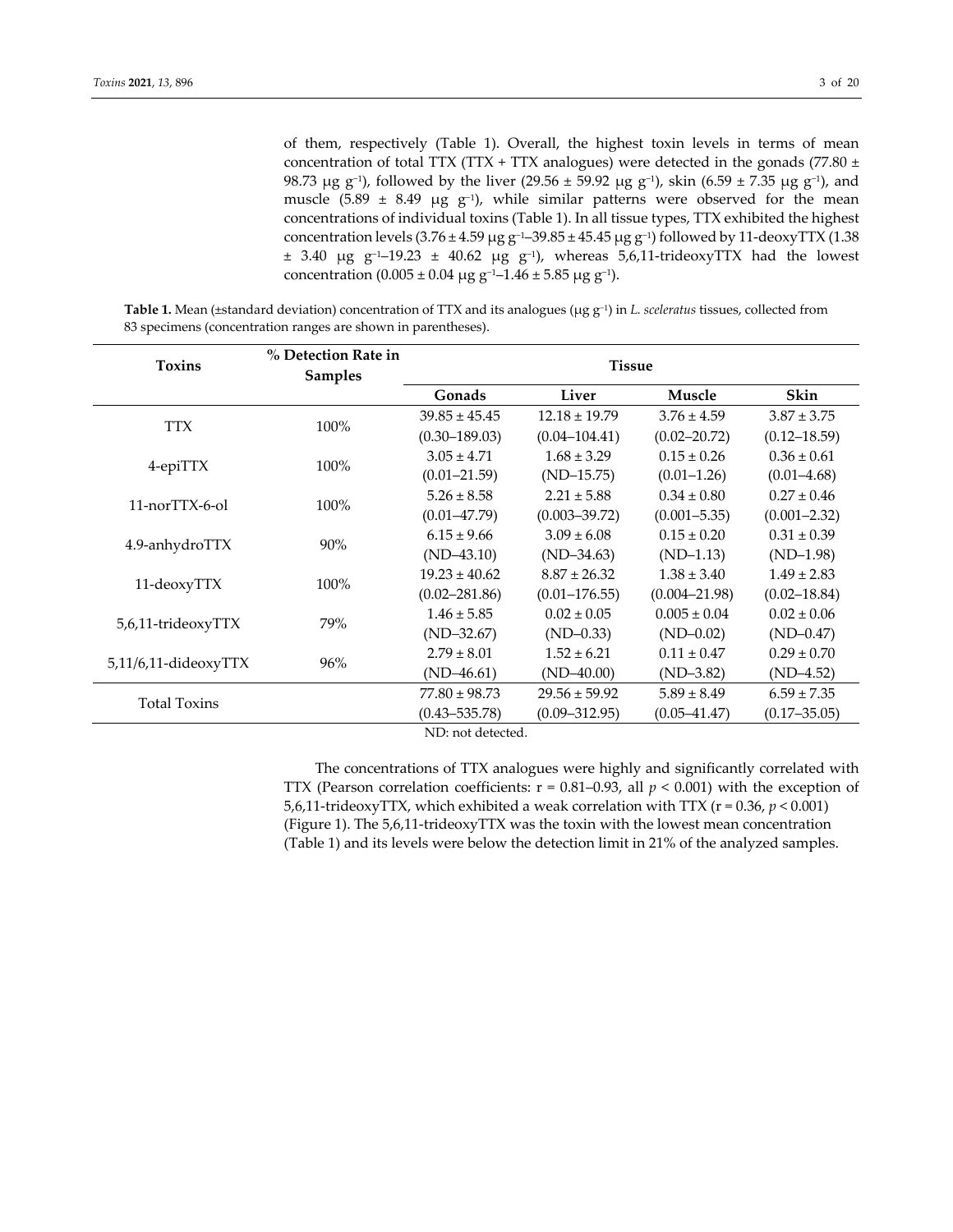

**Figure 1.** Scatterplots and Pearson correlation coefficients (r) between the concentration of TTX and concentrations of TTX analogues in *L. sceleratus* tissue samples.

## *2.2. General Linear Models (GLMs) for TTX and TTX Analogues*

The GLM analysis for TTX concentration revealed that the effects of TISSUE, AREA, SEX, and MATURITY were highly significant, whereas SEASON and SIZE were not significant at the 0.05 level (Table 2). The fitted model explained 46% of total variance, with TISSUE, AREA, SEX, and MATURITY accounting for 24%, 14%, 4%, and 3% of the total variance, respectively (Table 2).

**Table 2.** Results of the GLM with TTX concentration (loge‐transformed) of *L. sceleratus* as the dependent variable and TISSUE, AREA, SEX, MATURITY, loge(SIZE), and SEASON as explanatory variables.

| Effect          | F                    | n2   | adj. $r^2$ |
|-----------------|----------------------|------|------------|
| TISSUE          | 49.11 ***            | 0.24 | 0.46       |
| AREA            | $61.87***$           | 0.14 |            |
| <b>SEX</b>      | $23.83$ ***          | 0.04 |            |
| <b>MATURITY</b> | $3.66**$             | 0.03 |            |
| $log_e(SIZE)$   | 3.84 <sup>ns</sup>   |      |            |
| <b>SEASON</b>   | $1.66$ <sup>ns</sup> |      |            |

η<sup>2</sup>: Eta squared is the ratio of the sum of squares for each effect to the total sum of squares. \* *p* < 0.05, \*\* *p* < 0.01, \*\*\* *p* < 0.001, ns non‐significant.

With regard to the effect of tissue type (Figure 2), the least-square mean concentration of TTX was significantly higher for gonads compared to the other tissues (back‐ transformed estimate: 19.46 μg g<sup>-1</sup>), and significantly higher for liver (4.08 μg g<sup>-1</sup>) compared to muscle (1.85 μg g<sup>-1</sup>). The least-square mean TTX for skin (3.02 μg g<sup>-1</sup>) did not differ significantly between muscle and liver (Figure 2). With regard to geographical origin, the least‐square mean TTX was significantly higher for specimens collected from the Libyan Sea (8.91 μg g−1) than from Cretan Sea (2.37 μg g−1) (Figure 2). TTX was also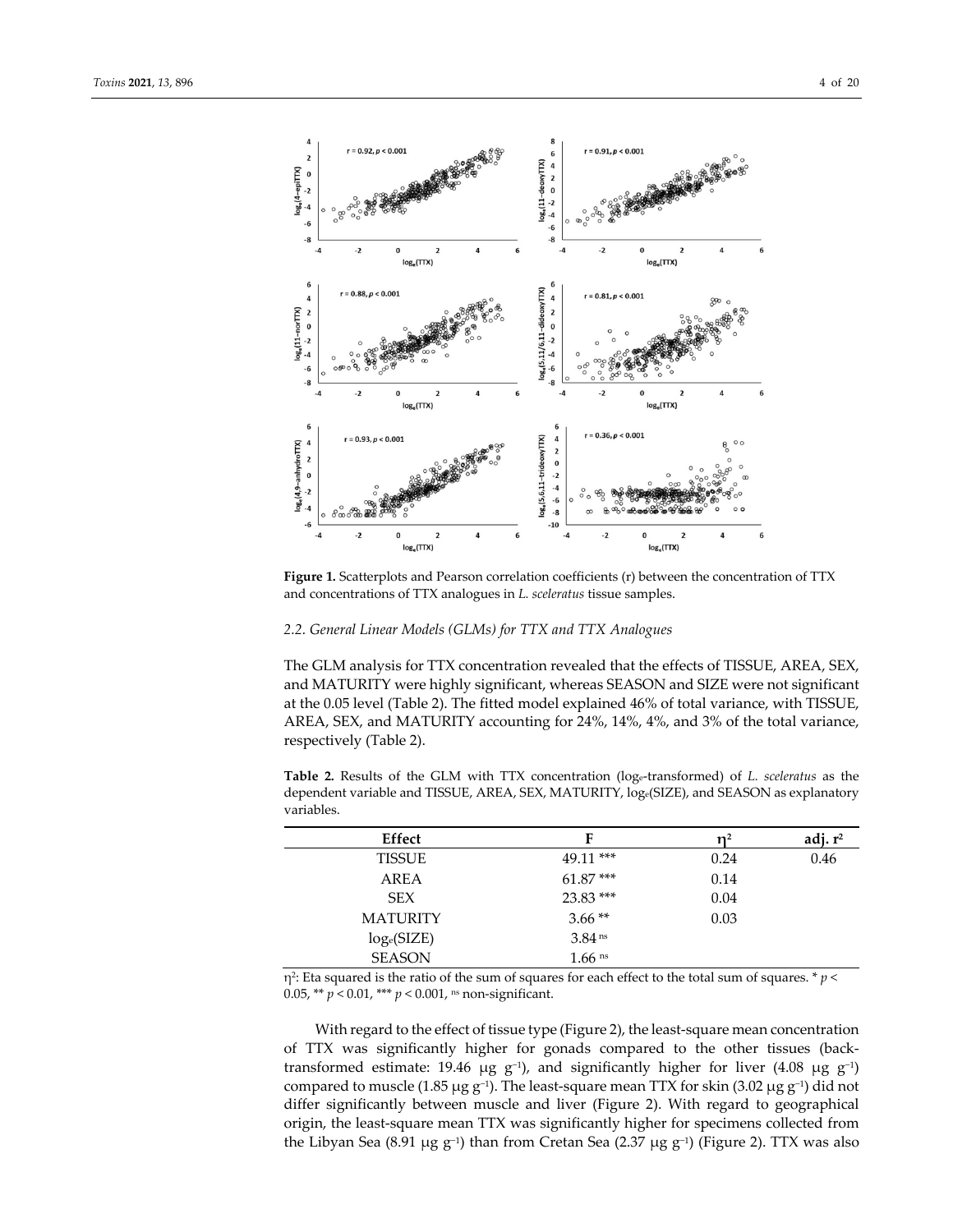significantly higher in females (6.68 μg g−1) than in males (3.16 μg g−1) (Figure 2). Finally, the TTX concentration was affected by fish reproductive state: the least-square mean TTX was significantly lower in virgin fish (stage 0: 1.44  $\mu$ g g<sup>-1</sup>) than adults (stages 1–4: 4.39– 8.70  $\mu$ g g<sup>-1</sup>) and appeared to exhibit an increasing, albeit non-significant, trend across subsequent stages of gonadal maturity (from resting/early developing (stage 1) to spawning and post‐spawning fish (stages 3 and 4) fish) (Figure 2).



**Figure 2.** Least‐square means (back‐transformed) of TTX concentration for the effects of (**A**) TISSUE, (**B**) AREA, (**C**) SEX, and (**D**) MATURITY. Error bars represent standard errors (back‐transformed). a < b < c: homogeneous groups (Bonferroni tests).

In the analyses of relative concentrations of TTX analogues (Table 3), we used the TISSUE, AREA, SEX, and MATURITY as independent variables, i.e., the factors significantly affecting the absolute TTX concentration (see above). The analogue 5,6,11‐ trideoxyTTX, which presented the lowest concentrations (Table 1) and a poor correlation with TTX (Figure 1) was not considered further. All TTX analogue models were highly significant ( $p < 0.001$ ) and adjusted-r<sup>2</sup> values ranged from 17% to 34% (Table 3).

| Effect          | 4-epiTTX/TTX         |       | $11-norTTX-6-$<br>ol/TTX |                | 4,9-anhydroTTX/TTX 11-deoxyTTX/TTX |      |                      |                | $5,11/6,11-$<br>dideoxyTTX/TTX |       |
|-----------------|----------------------|-------|--------------------------|----------------|------------------------------------|------|----------------------|----------------|--------------------------------|-------|
|                 |                      | $n^2$ | F                        | $\mathbf{n}^2$ |                                    |      |                      | $\mathbf{n}^2$ |                                | $n^2$ |
| <b>TISSUE</b>   | $27.02***$           | 0.17  | $2.41$ ns                |                | 47.59 ***                          | 0.29 | $3.53*$              | 0.03           | $15.78***$                     | 0.11  |
| <b>AREA</b>     | $0.05$ <sup>ns</sup> |       | $11.46***$               | 0.06           | $4.36*$                            | 0.01 | $2.86$ <sup>ns</sup> |                | $1.66$ ns                      |       |
| <b>SEX</b>      | $9.15**$             | 0.04  | $18.41***$               | 0.07           | $12.62**$                          | 0.03 | $4.91*$              | 0.03           | $5.14*$                        | 0.03  |
| <b>MATURITY</b> | $14.21***$           | 0.12  | $8.35***$                | 0.08           | $2.25$ <sup>ns</sup>               |      | $10.71$ ***          | 0.11           | $9.93***$                      | 0.09  |
| adj. $r^2$      | 0.31                 |       | 0.21                     |                | 0.34                               |      | 0.17                 |                |                                | 0.23  |

**Table 3.** Results of the GLMs using the relative concentration (loge‐transformed) of different TTX analogues of *L. sceleratus* as dependent variable and TISSUE, AREA, SEX, and MATURITY as explanatory variables.

η2: Eta squared is the ratio of the sum of squares for each effect to the total sum of squares. \* *p* < 0.05, \*\* *p* < 0.01, \*\*\* *p* < 0.001, ns non-significant.

> SEX had a significant effect in all models (Table 3). All least-square mean TTX analogue/TTX ratios were significantly higher in females than in males (not shown). Moreover, all ratios were found to be significantly affected by TISSUE except for 11‐ norTTX-6-ol. More specifically, the least-square mean of 4-epiTTX/TTX was significantly higher in liver (0.09) and skin (0.07) compared to gonads (0.05) and muscle (0.05), whereas the ratios for 4,9‐anhydroTTX and 5,11/6,11‐dideoxyTTX were significantly higher for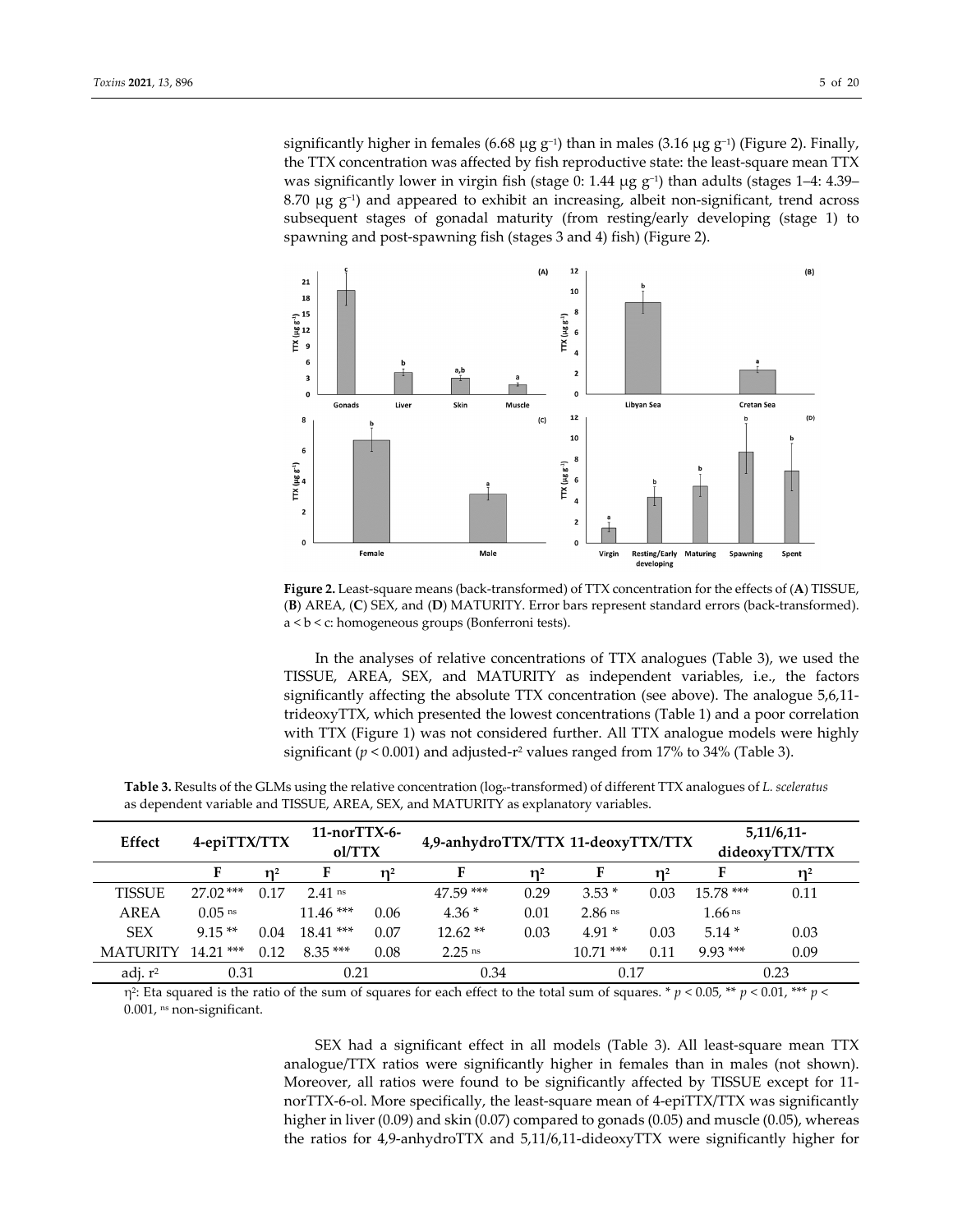liver (0.15) and skin (0.04), respectively, compared to other tissues (Figure 3). Furthermore, the mean 4,9-anhydroTTX/TTX was significantly higher in gonads (0.08) and skin  $(0.07)$  compared to muscle  $(0.05)$ . Finally, the estimated mean relative concentration of 11‐deoxyTTX was significantly lower in muscle (0.20) compared to liver (0.30) and skin (0.29) (Figure 3).



Figure 3. Significant effects of TISSUE. Least-square means (back-transformed) for relative concentration of TTX analogue from GLMs for 4‐epiTTX, 4,9‐anhydroTTX, 11‐deoxyTTX, and 5,11/6,11-dideoxyTTX. Error bars represent standard errors (back-transformed).  $a < b < c$ : homogeneous groups (Bonferroni tests).

MATURITY significantly affected the relative concentrations of all TTX analogues except 4,9-anhydroTTX (Table 3). Specifically, the least-square mean 4-epiTTX/TTX was significantly lower in juveniles (stage 0: 0.04) than in adult fish (stages 1–4: 0.06–0.08) (Figure 4). On the other hand, the estimated relative concentrations of 11‐norTTX‐6‐ol, 11‐ deoxyTTX, and 5,11/6,11‐dideoxyTTX were, in general, significantly higher in spawning and post‐spawning fish (maturity stages 3 and 4). Finally, AREA was only significant for 11‐norTTX‐6‐ol and 4,9‐anhydroTTX, which presented, similarly to TTX, higher (*p* < 0.05) relative concentrations in the Libyan Sea than in the Cretan Sea.



Figure 4. Significant effects of MATURITY. Least-square means (back-transformed) for relative concentration of TTX analogue from GLMs for 4‐epiTTX, 11‐norTTX‐6‐ol, 11‐deoxyTTX, and 5,11/6,11‐dideoxyTTX. Error bars represent standard errors (back‐transformed). a < b < c: homogeneous groups (Bonferroni tests).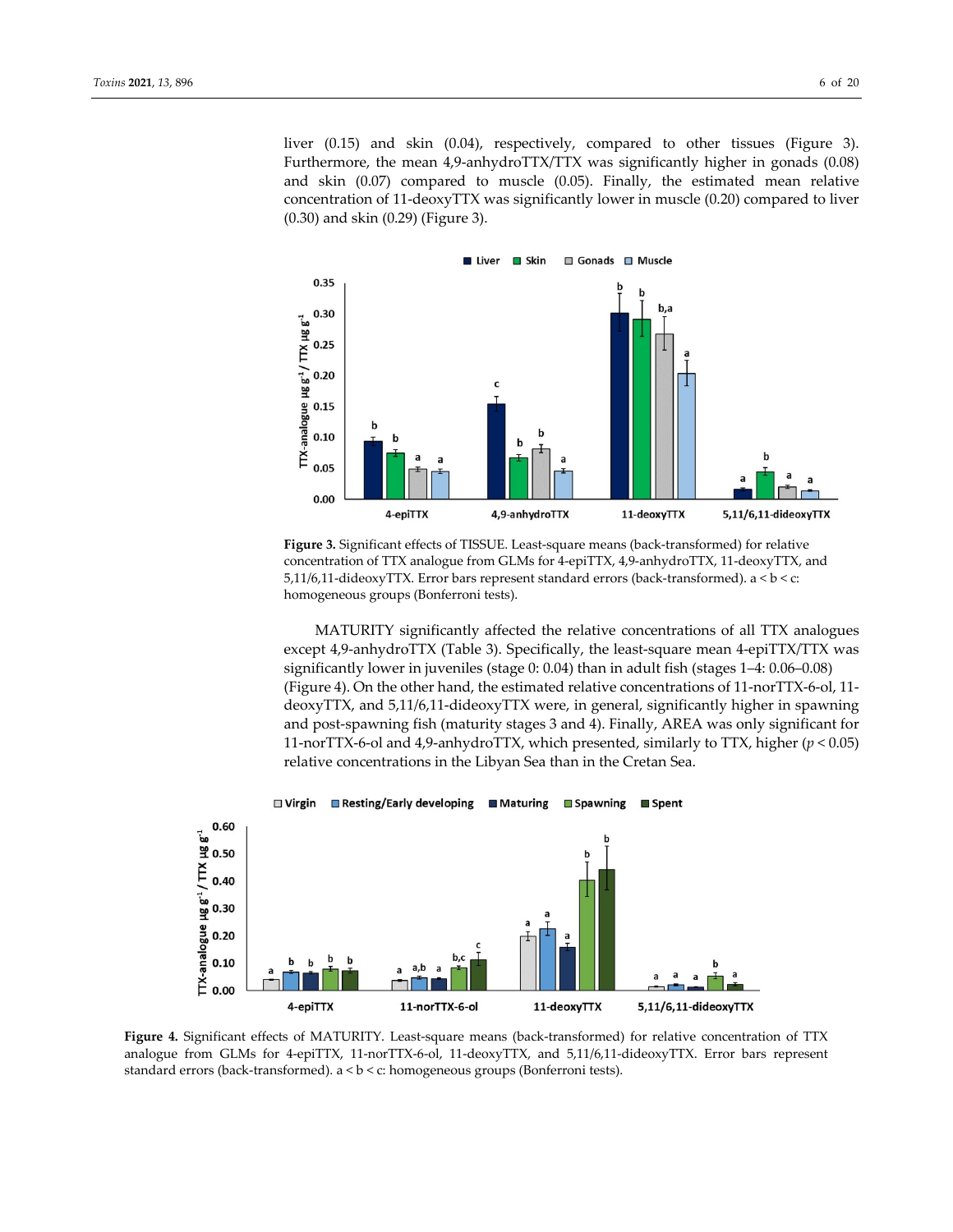## *2.3. Tetrodotoxication Risk*

Overall, 48% of the muscle samples analyzed were characterized as non‐toxic and safe for consumption (i.e., TTX eq  $\leq$  2.2  $\mu$ g g<sup>-1</sup>), whereas 52% were assigned as toxic. Furthermore, 95% and 5% of the toxic samples were slightly (2.2 μg g<sup>-1</sup> < TTX eq ≥ 22 μg g<sup>-1</sup>) and moderately toxic (22 μg g<sup>-1</sup> < TTX eq ≥ 220 μg g<sup>-1</sup>), respectively, while none was assigned as extremely toxic (TTX eq > 220 µg  $g^{-1}$ ). The fit of the binomial model to the assigned (0/1) values of the muscle samples (non-toxic/toxic) revealed that only the effect of AREA was statistically significant (Table 4). In fact, the probability of food poisoning after the consumption of a pufferfish meal was significantly higher, nearly double, for fish originating from the Libyan Sea compared to the Cretan Sea, although the confidence intervals of the Libyan Sea probability were wider (food poisoning probability: Libyan Sea = 0.87 (lower confidence limit = 0.66, upper confidence limit = 0.96]; Cretan Sea = 0.42 [lower confidence limit = 0.18, upper confidence limit = 0.71)).

**Table 4.** Analysis of deviance for the binomial model fit to the Bernoulli‐type 0/1 variable of the muscle samples of *L. sceleratus*.

| Effect                        | Residuals d.f. | <b>Residual Deviance</b> |         |
|-------------------------------|----------------|--------------------------|---------|
| AREA                          | 81             | 97.40                    | < 0.001 |
| <b>SEASON</b>                 | 78             | 95.22                    | 0.510   |
| <b>MATURITY</b>               | 74             | 90.12                    | 0.253   |
| <b>SEX</b>                    | 73             | 89.90                    | 0.697   |
| <b>SIZE</b>                   | 72             | 88.32                    | 0.210   |
| % of total deviance explained | 23.17          |                          |         |

## **3. Discussion**

*3.1. TTX and TTX Analogues Levels in L. sceleratus Tissues: Comparisons with Other Studies*

To date, many studies conducted in the Mediterranean Sea have detected/quantified TTX levels in *L. sceleratus* tissues by using various analytical instruments and methods (summarized in Table 5). Among the systems used, those based on liquid chromatography and mass spectrometry are the most common, as LC‐MS is recognized as the state of the art in the analysis of TTX and its analogues. Although previous studies provide valuable information regarding the toxicity of *L. sceleratus*, comparisons of their findings with our results (Table 5) are often not straightforward, mainly because of the wide differences in both the methodological approaches and sample sizes used (i.e., less than half of the number of specimens analyzed in the present study were analyzed in the majority of previous studies).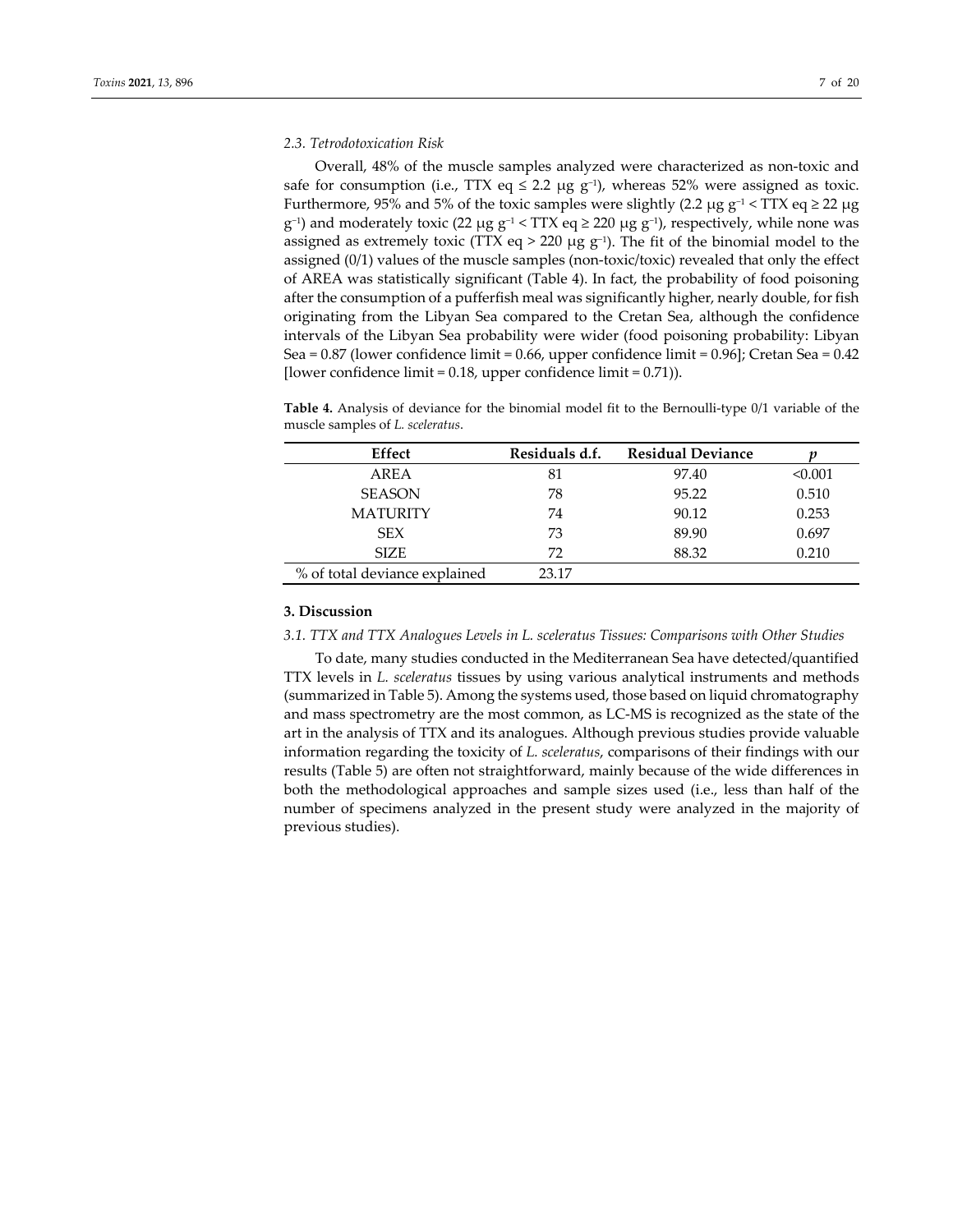| <b>Region</b>                 | Number<br>of<br>Specimens | Gonads                                 | Liver                                  | Intestine        | Skin                                | Muscle                              | Analysis<br>Method*                                  | Reference  |
|-------------------------------|---------------------------|----------------------------------------|----------------------------------------|------------------|-------------------------------------|-------------------------------------|------------------------------------------------------|------------|
| Aegean Sea                    | 43                        | $0.47 - 46.30$                         | $< 0.32 - 44.15$                       | $< 0.32 - 37.60$ | $< 0.32 - 1.40$                     | $< 0.32 - 3.47$                     | LC-ESI-CID-<br>MS/MS                                 | $[35]$     |
| Aegean Sea                    | $1 - 3$                   |                                        | $0.42 - 1.73$                          | 6.17             | $0.39 - 0.41$                       | $0.36 - 0.43$                       | LC-MS using<br>LTQ-Orbitrap<br>XL                    | $[36]$     |
| Northwestern<br>Mediterranean | 16                        | $0.43 - 52.07$                         | ND-46.18                               | $0.07 - 7.15$    | $0.13 - 3.43$                       | $ND-2.83$                           | LC-MS                                                | $[37]$     |
| Northeastern<br>Mediterranean | 80                        | $0.69 - 35.60$                         | $0.89 - 21.10$                         | $0.79 - 12.5$    | 2.20-11.80                          | $0.70 - 5.12$                       | Q-TOF LC-MS                                          | $[38]$     |
| Eastern<br>Mediterranean      | 20                        | $0.17 - 80.00$                         | $0.12 - 25.4$                          | $0.13 - 48.8$    | $0.10 - 3.30$                       | $0.07 - 3.42$                       | LC-MS                                                | $[39]$     |
| Western<br>Mediterranean      | $\mathbf{1}$              | 25.95                                  | 3.08                                   |                  | 1.65                                | 1.01                                | LC-MS                                                | $[40]$     |
| Western<br>Mediterranean      | $\mathbf{1}$              | 25.22                                  | 5.36                                   |                  | 2.08                                | 0.98                                | LC-HRMS                                              | $[40]$     |
| Western<br>Mediterranean      | 1                         | 33.55                                  | 28.30                                  |                  | 3.50                                | 2.53                                | mELISA                                               | $[40]$     |
| North Aegean<br>Sea           | $\overline{2}$            |                                        |                                        |                  | $2.59 - 2.78$                       | 1.39-2.88                           | Electrochemical<br>MB-based<br>immunosensing<br>tool | $[41]$     |
| North Aegean<br>Sea           | $\overline{2}$            |                                        |                                        |                  | 1.19 - 1.24                         | $0.48 - 2.08$                       | LC-HRMS                                              | $[41]$     |
| North Aegean<br>Sea           | $\overline{2}$            |                                        |                                        |                  | $2.77 - 3.18$                       | $1.52 - 2.33$                       | mELISA                                               | $[41]$     |
| Northern<br>Cyprus Sea        | 16                        | $0.32 - 12.87$                         | $0.11 - 13.48$                         | $0.29 - 11.74$   | $0.16 - 6.54$                       | $0.21 - 8.32$                       | dcELISA                                              | $[42]$     |
| Cretan and<br>Libyan Sea      | 83                        | $39.85 \pm 45.45$<br>$(0.30 - 189.03)$ | $12.18 \pm 19.79$<br>$(0.04 - 104.41)$ |                  | $3.87 \pm 3.75$<br>$(0.12 - 18.59)$ | $3.76 \pm 4.59$<br>$(0.02 - 20.72)$ | LC-MS                                                | This study |

**Table 5.** Mean TTX levels (μg g−1) and/or TTX ranges in *L. sceleratus* tissues from various locations in the Mediterranean Sea.

ND: not detected. **\*** LC‐ESI‐CID‐MS/MS = liquid chromatography electrospray ionization tandem mass spectrometry [35]. Q-TOF LC/MS [45]. LC-HRMS = LC coupled to high-resolution mass spectrometry [40]. mELISA= meleimide-based enzyme‐linked immunosorbent assay [46,47]. dcELISA = direct competitive enzyme‐linked immunosorbent assay [48].

> In our study, TTX was the major toxin of *L. sceleratus*, followed by 11‐deoxyTTX, whereas 5,6,11-trideoxyTTX had the lowest concentration in all tissues. Similarly, Bane et al. [36] found that TTX and 11‐deoxyTTX were among the most abundant analogues detected in all tissues, whereas 5,6,11‐trideoxyTTX, although present with high concentrations in some samples, was completely absent in others. In contrast, Rodríguez et al. [35], Acar et al. [39], and Rambla‐Alegre et al. [40] found that 5,6,11‐trideoxyTTX was the major analogue detected in *L. sceleratus* tissues. These discrepancies can be attributed to the low number of specimens analyzed in previous studies, the different methods used for chemical analysis, and, particularly, the unavailability of a reliable 5,6,11-trideoxyTTX standard of high purity that would enable the unequivocal calibration of the LC‐MS/MS detection systems. Overall, the dominance of TTX in the toxins' composition has also been reported for many other pufferfish species (i.e., *Takifugu oblongus*, *Fugu nipholbes*, *Tetraodon nigoviridis*, *T. biocellatus*, and *F. poecilonotus*) [49–51].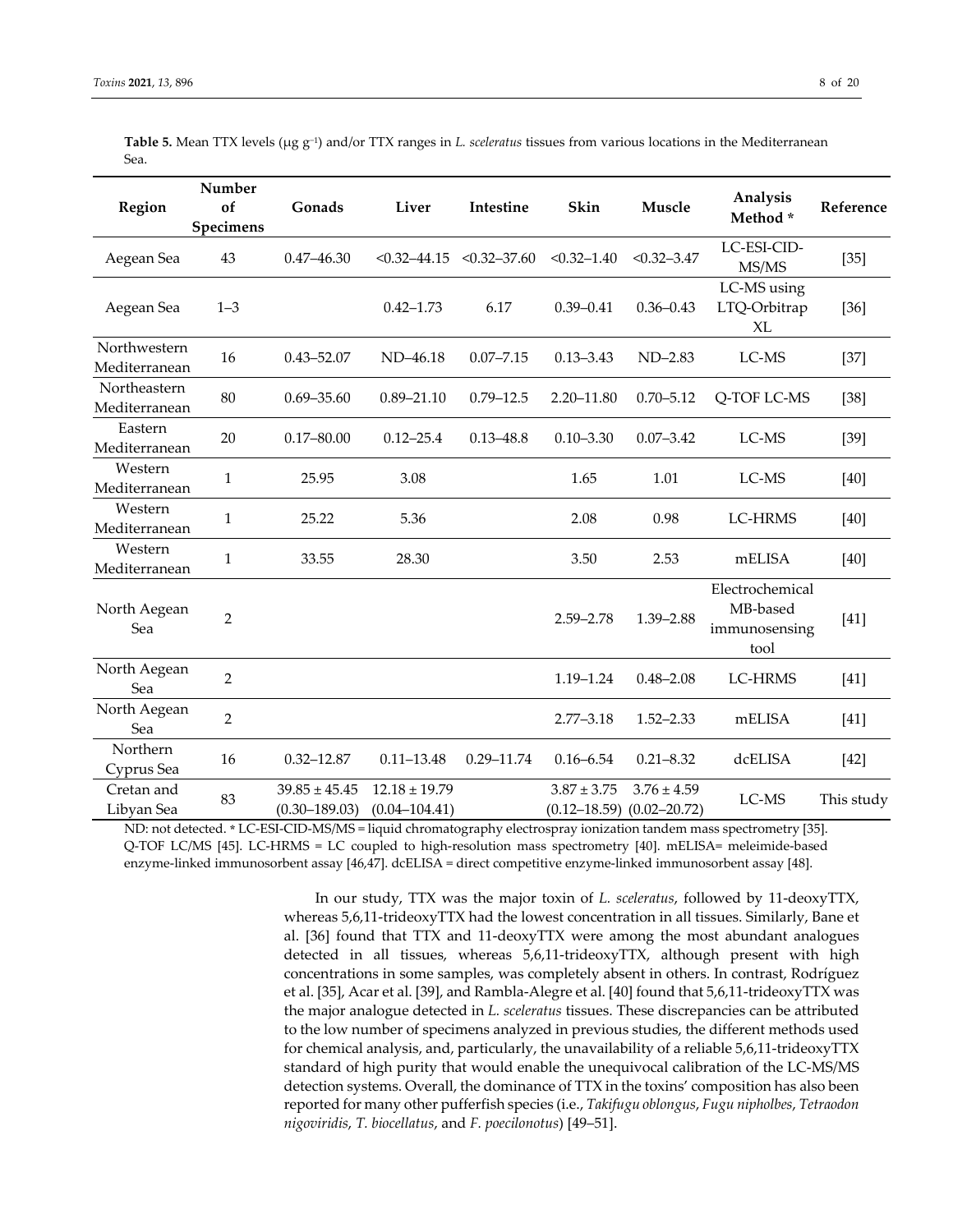The present study showed that, on average, gonads had the highest mean TTX concentration followed by the liver and then skin, whereas the lowest TTX concentration was detected in muscles. In terms of maximum TTX concentration, gonads ranked first, followed by liver, muscle, and skin. A similar pattern has also been observed in previous studies on *L. sceleratus* (those with more than one specimen analyzed, Table 5 [35,37–39]). Moreover, the intratissue pattern of TTX concentration in specimens from the Cretan and Libyan Seas is in line with that of other marine pufferfishes [3,12,52].

Although gonads seem to generally exhibit the highest TTX levels, Akbora et al. [42] found that the concentration of TTX was maximized in liver. This individual case may also be attributed to the small fish sample and the different methodology used. Interestingly, the maximum TTX concentrations that we recorded in gonads, liver, muscle, and skin were the highest among the other Mediterranean areas (Table 5). Overall, the ranges of TTX concentrations that we measured in all tissues are the widest ever reported for *L. sceleratus* in the Mediterranean, regardless of area and the method used. The wide ranges of TTX concentrations recorded in this study can be attributed, at least in part, to the larger number of specimens analyzed, which helped to reveal the high magnitude of variability in TTX concentration between individuals of this species.

### *3.2. Sources of Variation in TTX Levels*

The present investigation attempted to provide a more comprehensive picture regarding the factors affecting toxicity in *L. sceleratus* by using a large sample size and applying an integrated, multiparametric approach (general linear models) to examine how the levels of TTX and its analogues are modulated. From the variables tested, TISSUE, AREA, SEX, and MATURITY stage significantly affected the TTX concentration. However, the general linear model explained a moderate (46%) amount of data variation. The type of tissue accounted for the largest part of explained variance, followed by geographical origin, sex, and maturity stage. These findings are largely in line with the study of Endo [43], who examined the TTX levels in Japanese pufferfishes (15 species) and concluded that TTX concentration is highly variable, both among individuals and among species, with mean TTX levels showing obvious differences between males and females as well as between different tissues, seasons, and sampling areas.

The results of the GLM (which take into account the effect of all predictors entering into the model) indicated that the mean TTX concentration was approximately five to ten times higher in gonads compared to other tissues, and about two times higher in the liver compared to muscle. The intratissue pattern of mean TTX predicted by the model was similar to that inferred from the mean TTX concentrations calculated from the raw data (Table 1) and discussed above. The GLM also showed that, on average, TTX concentration was approximately two times higher in females compared to males. This sex-related difference in TTX concentration is a common feature in pufferfishes [53,54]. It may be explained, at least in part, by the role of TTX as a male-attracting pheromone [7]. Furthermore, TTX is known to be transferred to pufferfish eggs, most likely acting as a defense mechanism of maternal origin, to protect the fertilized eggs and larvae from predation risk [55].

Concerning the effect of maturity stage, virgin fish (maturity stage 0) had almost four times lower estimated mean TTX concentration compared to actively spawning adult fish (maturity stage 3). Additionally, fish that had reached first maturity (stages 1‐4) exhibited an increasing trend in mean TTX with stage of gonadal development (from the resting to the spawning stage). Similarly, Sabrah et al. [56], Katikou et al. [34], and Acar et al. [39] reported that small, immature *L. sceleratus* have lower TTX levels compared to mature individuals, with the former study also showing that TTX concentration increases with maturation stage of the gonad. Further support to these findings is provided by Noguchi and Arakawa [3] and Arakawa et al. [57] who suggest that, in the Indo‐Pacific region, pufferfishes' toxicity relates to gonadal activity, with female fish being more toxic during the spawning period, probably due to changes in the transfer and/or accumulation of TTX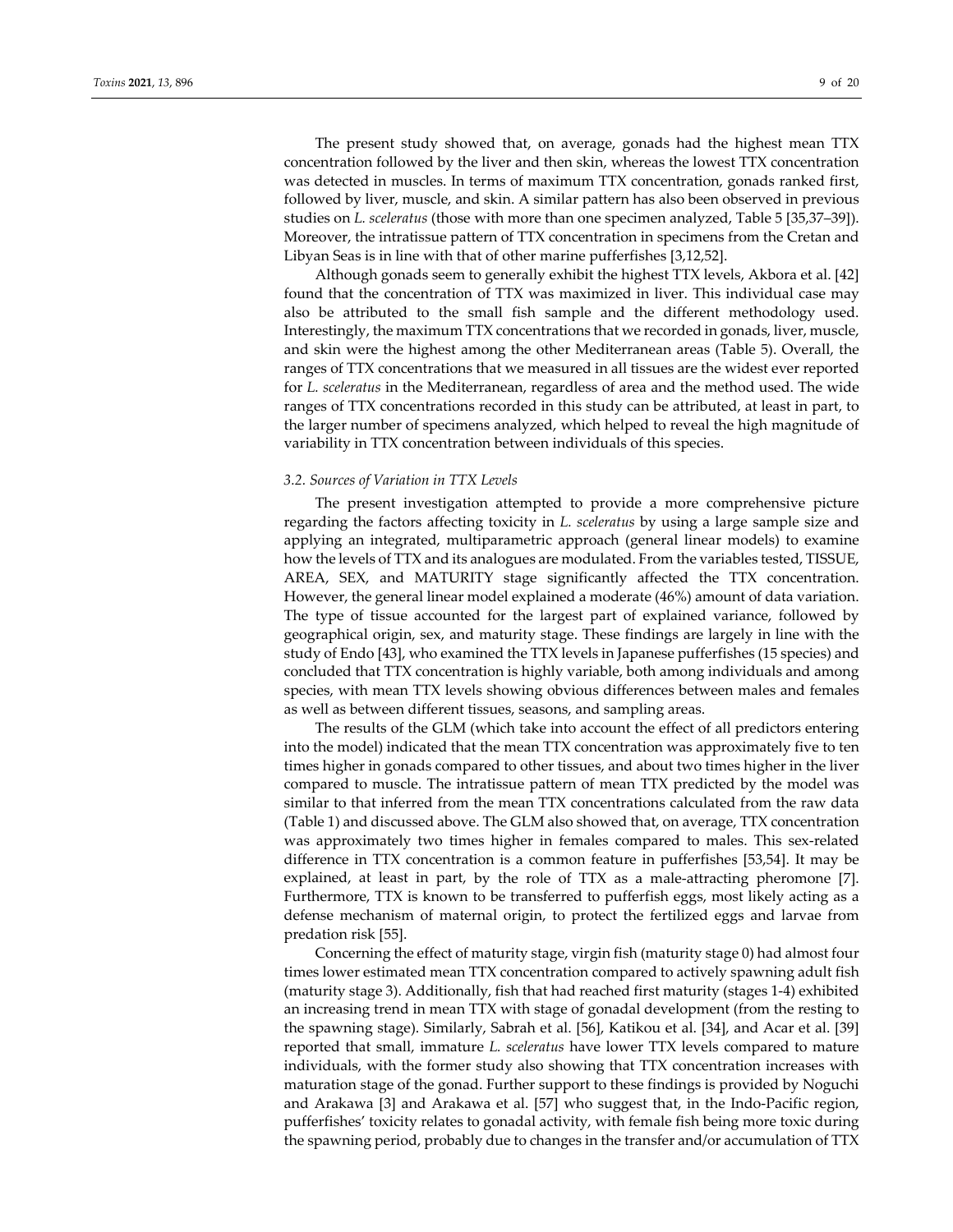associated with ovarian maturation [44]. On the other hand, Kosker et al. [37] report that gonads of both adult male and female pufferfish are more toxic during the non‐spawning period (autumn and winter) compared to the spawning season (spring and summer). Despite the fact that fish size (total length) did not enter significantly in the GLM for TTX, it should be noted here that SIZE is somehow related to MATURITY, because the maturity stage 0 (virgin fish, with significantly lower TTX concentration) encompassed only the smallest specimens in the fish sample (fish <383 mm total length). The same is true for SEASON. It is largely related to MATURITY, since maturity stages 3 (spawning) and 4 (spent) occur only in spring and summer, respectively, i.e., inside the limits of the species' spawning period [58,59]. It was therefore not surprising that the most toxic fish in this study were caught in spring and summer, an observation that agrees with the findings of El‐Sayed et al. [60] in the Red Sea and Akbora et al. [42] in Cyprus.

Following TISSUE, the factor AREA ranked second in explaining TTX variation, with fish originating from the Libyan Sea (south) having approximately four times higher levels of TTX compared to fish from the Cretan Sea (north). This regional disparity may reflect differences in diet composition. This is fairly likely given that the predominant theory explaining TTX (bio)accumulation in pufferfishes is through the food chain, in which the primary TTX‐producing organisms are marine bacteria [3,9,61–65]. A preliminary analysis of gastrointestinal track contents of the specimens examined in the present study (Supplementary Materials Table S2) showed that prey composition differed significantly between the Libyan and Cretan Seas. In particular, gastropods, bivalves, and unidentified preys presented higher frequencies of occurrence in the gastrointestinal tracks of specimens collected from the Libyan Sea compared to the Cretan Sea. Although it is unknown whether the prey species found in this study contain TTX, this was an intriguing finding given that many gastropods and bivalve species are known TTX bearers [3,66]. The observed differences in gastrointestinal content composition provide some evidence that the diet of *L. sceleratus* may be responsible, at least in part, for the disparity in TTX concentration between the two areas.

Finally, according to Noguchi et al. [9], an additional source of TTX in pufferfish could be through the symbiosis with TTX‐producing bacteria belonging to the intestinal microflora. The investigation of this important aspect was not possible in the present study. However, we expect that future metagenomic analysis of gastrointestinal microbiome of *L. sceleratus* will help to characterize the microbial community composition and elucidate whether the different toxicity levels between fish from the Cretan and Libyan Seas could be attributed to the symbiosis with different bacteria in the two areas.

Furthermore, as mentioned in Section 5.1, the Cretan and Libyan Seas present differences in their physical environment, which could also explain the regional differences in TTX levels. For example, temperature is higher in the Libyan Sea [67,68], which could enhance the production of TTX by endosymbiotic bacteria. In laboratory experiments Auawithoothij and Noomhorm [69] showed that temperature and salinity significantly affected the production of TTX in the bacterium *Shewanella putrefaciens* isolated from the pufferfish *Lagocephalus lunaris*.

Considerations on the contribution of diet and bacterial composition in the modulation of TTX concentration are of great importance. Since TTX levels have been known to vary largely between individuals in pufferfishes [43], which was also the case in this study, the unique dietary background and/or bacterial composition of each individual may be a major factor determining TTX accumulation in tissues, thus introducing high levels of individual variation, which remains largely unexplained after accounting for factors such as sex, area, maturity stage, etc. The high unexplained variability in our TTX model (54%) can therefore be attributed to the inevitably high individual variability caused by extrinsic (dietary background) or intrinsic (bacterial composition) factors. These factors are difficult to take into consideration, representing an impediment to developing an effective tool (e.g., a GLM) for predicting precisely the toxin levels in *L. sceleratus*.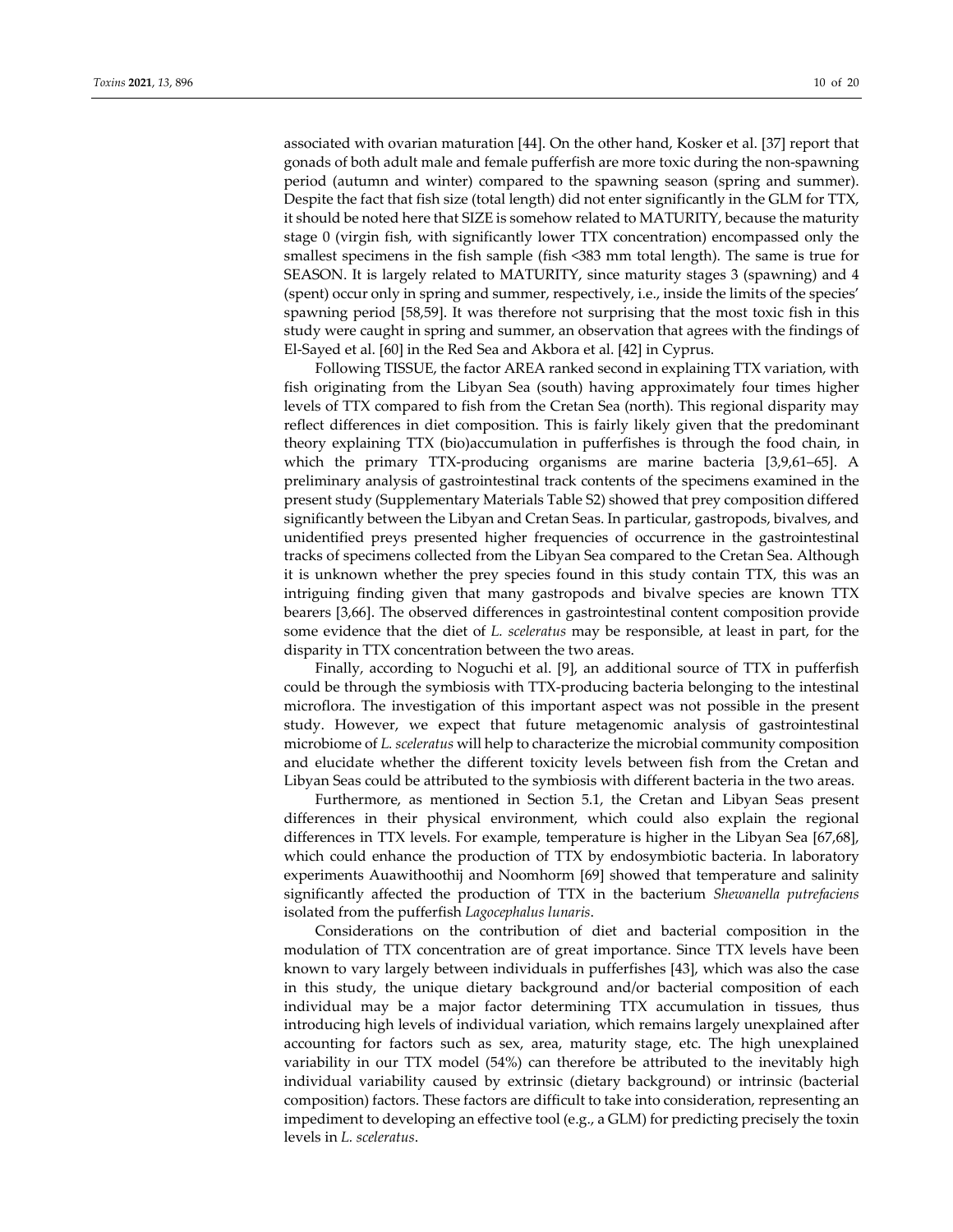### *3.3. TTX Analogues*

This is, to our knowledge, the first attempt to analyze variation in TTX analogues' levels in pufferfishes or other animals. The concentrations of the different TTX analogues were shown to be highly and positively correlated with TTX concentration. In the case of equilibrium analogues (4‐epiTTX, 4,9‐anhydroTTX), this was to be expected since ΤΤΧ conversion to these analogues has been shown to take place inside the pufferfish body [70]. Moreover, the high correlation between TTX and equilibrium analogues is in accordance with the findings of Nakamura and Yasumoto [71], who showed that the relative concentrations of TTX, 4‐epiTTX and 4,9‐anhydroTTX are essentially constant in pufferfishes.

On the other hand, the conversion of non-equilibrium analogues (deoxy analogues, 11‐norTTX‐6‐ol) to TTX has never been observed in pufferfishes [16,70]. However, in the present study, concentrations of these analogues were also highly and positively correlated with TTX. This implies that although TTX and non‐equilibrium analogues are generally believed to have an exogenous origin [16], bio‐transformations between TTX and TTX analogues may also occur inside the body of *L. sceleratus*, probably by endosymbiotic TTX-producing bacteria. Otherwise, the correlations between TTX and these analogues would be weak, as their concentrations would be mainly determined by the (variable) toxins' composition of ingested preys.

The high correlation of analogue concentrations with TTX implied that the use of relative concentrations (TTX analogue/TTX) was more appropriate to study variations in these compounds in relation to other factors. The GLM analysis showed that the mean relative concentration of 4,9‐anhydroTTX was significantly higher in the liver. This observation is in accordance with the findings of Jang and Yotsu‐Yamashita [72] who reported that 4,9‐anhydroTTX was one of the major TTX analogues in the *Fugu pardalis* liver. Moreover, the highest, albeit not statistically significant, relative concentration of 4‐ epiTTX was also found in the same tissue. It seems therefore that TTX conversion to the less toxic equilibrium analogues, 4,9‐anhydroTTX and 4‐epiTTX, might be enhanced in the liver. High relative concentrations of the majority of TTX analogues were also found in skin and gonads, whereas muscles exhibited the lowest relative concentrations of all analogues. In conclusion, muscle is the tissue with lower concentration of both TTX and TTX analogues, which agrees with the conclusion of Noguchi et al. [9] that the muscle of pufferfishes has generally low efficacy to store toxins.

With regard to sex, the relative concentrations of all TTX analogues were significantly higher in females compared to males. This might indicate that TTX biosynthesis and metabolism is enhanced in female fish. Concentrations of certain analogues were also affected by maturity stage. More specifically, the onset of sexual maturation appears to be associated with an increase in 4‐epiTTX/TTX, which was significantly lower in virgin fish (maturity stage 0). A differentiation related to maturity stage was also evident for 11‐ norTTX‐6‐ol, 11‐deoxyTTX, and 5,11/6,11‐dideoxyTTX, with higher estimated mean relative concentrations in spawning and post‐spawning fish (maturity stage 3 and 4). These findings indicate that the state of maturation may alter the metabolic and/or biosynthetic rate of TTX in *L. sceleratus*. Ikeda et al. [44] have suggested that maturity affects the transfer and/or accumulation of TTX, which might also apply to certain TTX analogues.

#### *3.4. Tetrodotoxication Risk*

*L. sceleratus* is not included in the list of Japanese edible pufferfishes [3] as TTX levels of its muscle usually exceeds the threshold of 2.2 μg TTX eq g<sup>-1</sup>. The latter concentration has been set as a safety consumption limit for pufferfish flesh in Japan and has also been used to assess the toxicity of *L. sceleratus* samples in the Mediterranean Sea [34,41]. Based on this threshold, the present study highlights the great risk of food poisoning from potential consumption of *L. sceleratus* flesh and reveals the significant effect of fish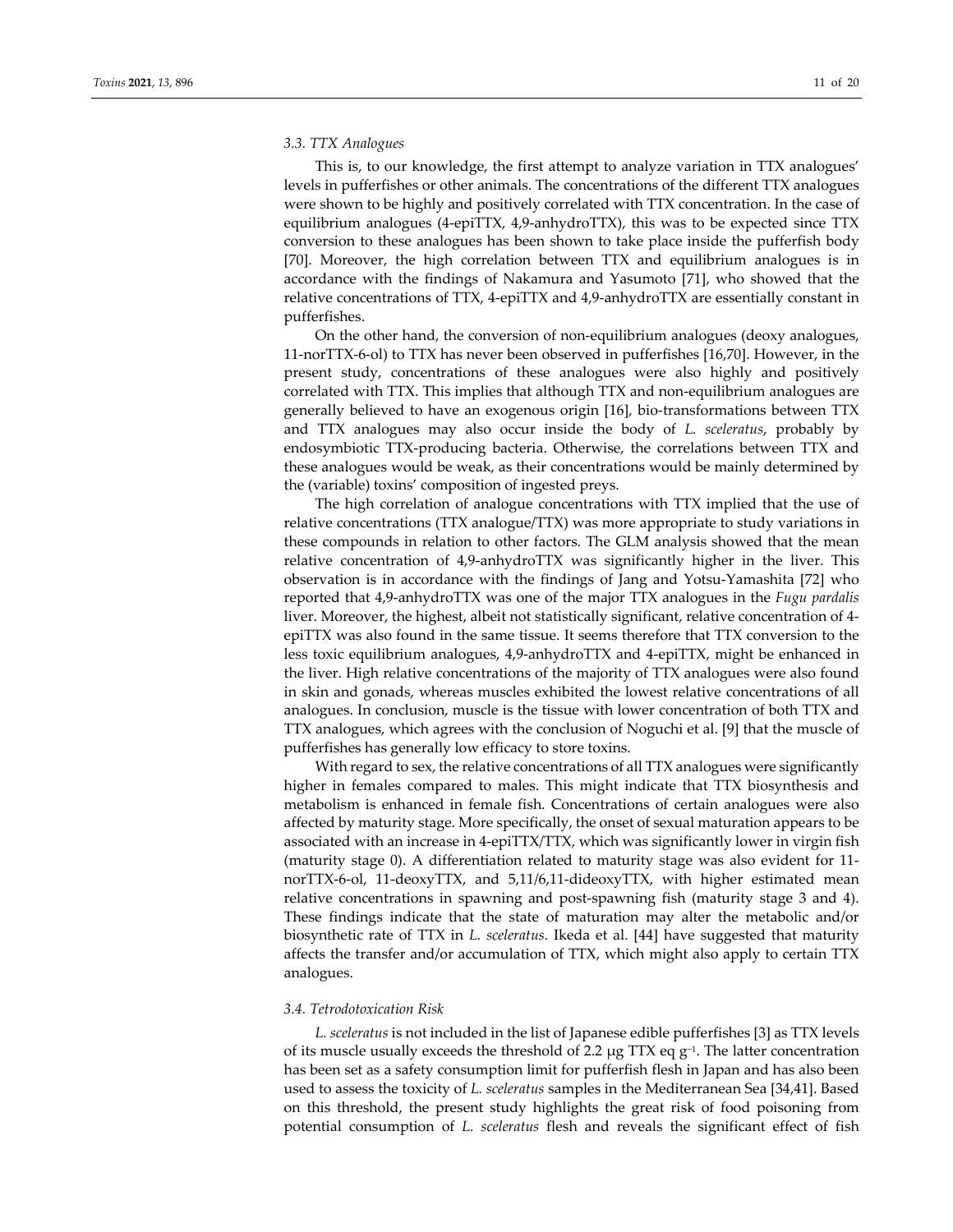geographical origin on the severity of that risk. More specifically, the probability of tetrodotoxication was almost two and a half times higher if the fish to be consumed originated from the Libyan Sea compared to Cretan Sea. This finding is of great importance for public safety, as in Southern Crete, there are events of *L. sceleratus* consumption by locals (personal observations). Sabrah et al. [56] and Katikou et al. [34] reported that juvenile fish are generally nontoxic. On the other hand, Leonardo et al. [41] recently reported that juvenile fish can be toxic, as the TTX levels in some tissues were close or above 2 μg  $g^{-1}$ . In juvenile fish (maturity stage 0) examined in the present study, toxin concentration ranged from 0.05 to 5.02 μg TTX eq g−<sup>1</sup> in the Cretan Sea and from 1.22 to 11.00 μg TTX eq  $g^{-1}$  in the Libyan Sea, meaning that although juveniles can have, on average, lower toxicity levels than adults, they still cannot be considered safe for consumption (based on the specific toxicity threshold of 2.2 μg TTX eq g<sup>-1</sup>). In the Greek seas, juvenile pufferfish are reported to be accidentally caught along with small commercial pelagic fish [41]. With toxicity risk being high regardless of the ontogenetic stage of fish (juvenile or adult), incidental bycatch of pufferfish may pose additional risk for consumers. If not identified correctly and discarded by fishermen, this potential toxic bycatch can end up in the market. In conclusion, flesh consumption of *L. sceleratus* should be considered unsafe regardless of the size, maturity stage, and origin of the fish. Moreover, fishermen should be very careful when sorting their catch and consumers should be properly informed in order to be able to recognize and avoid this toxic species.

Finally, it should be noted that the acceptable levels of TTX in food is a debatable topic. Based on a literature review, the EFSA Panel on Contaminants in the Food Chain (CONTAM) recently proposed the concentration of 44  $\mu$ g TTX kg<sup>-1</sup> shellfish meat as a safe limit for consumption [1]. This threshold is much more conservative than the 2.2 μg TTX eq  $g^{-1}$ , used for the acceptability of pufferfish as food in Japan. If we had used the former toxicity threshold, all muscle samples in our study, except one, would have been characterized as unsafe for consumption.

## **4. Conclusions**

This study showed that the type of tissue, geographic area, sex, and maturity stage are significant sources of variation in TTX and TTX analogues' concentrations. However, the variability explained by the general linear models and the binomial model for tetrodotoxication risk was relatively low due to the large inter‐individual variability. The latter could be attributed to the unique dietary background and/or endosymbiotic bacterial composition of each fish. Toxins' concentration and tetrodotoxication risk is therefore difficult to predict precisely, and silver‐cheeked toadfish consumption should be avoided. On the other hand, predicted TTX concentrations from models, such as the GLM developed in this study, could be used to obtain some initial information regarding the probability of harvesting TTX‐rich fish. This would be particularly useful in case of an increased interest for commercial exploitation of *L. sceleratus* in the future, as a source of TTX for medical and/or pharmaceutical use [73]. This would require a sufficient amount of TTX in the exploited pufferfish biomass to encourage the development of biorefineries for TTX extraction and the establishment of economically sustainable fisheries in the areas suffering from this invasive species. In turn, increased fishing pressure on *L. sceleratus* would help towards the reduction of its populations and mitigation of its negative environmental impact in the Eastern Mediterranean.

## **5. Materials and Methods**

#### *5.1. Fish Collection and Measurements*

The *L. sceleratus* samples (see Table 6) were collected off the coasts of the island of Crete, Greece (Figure 5) during the period September 2017–February 2020. In total, 83 specimens, 45 from the Cretan Sea (north) and 38 from the Libyan Sea (south), were fished at depths ranging between 2 and 48 m. Eleven (11) fish were caught using recreational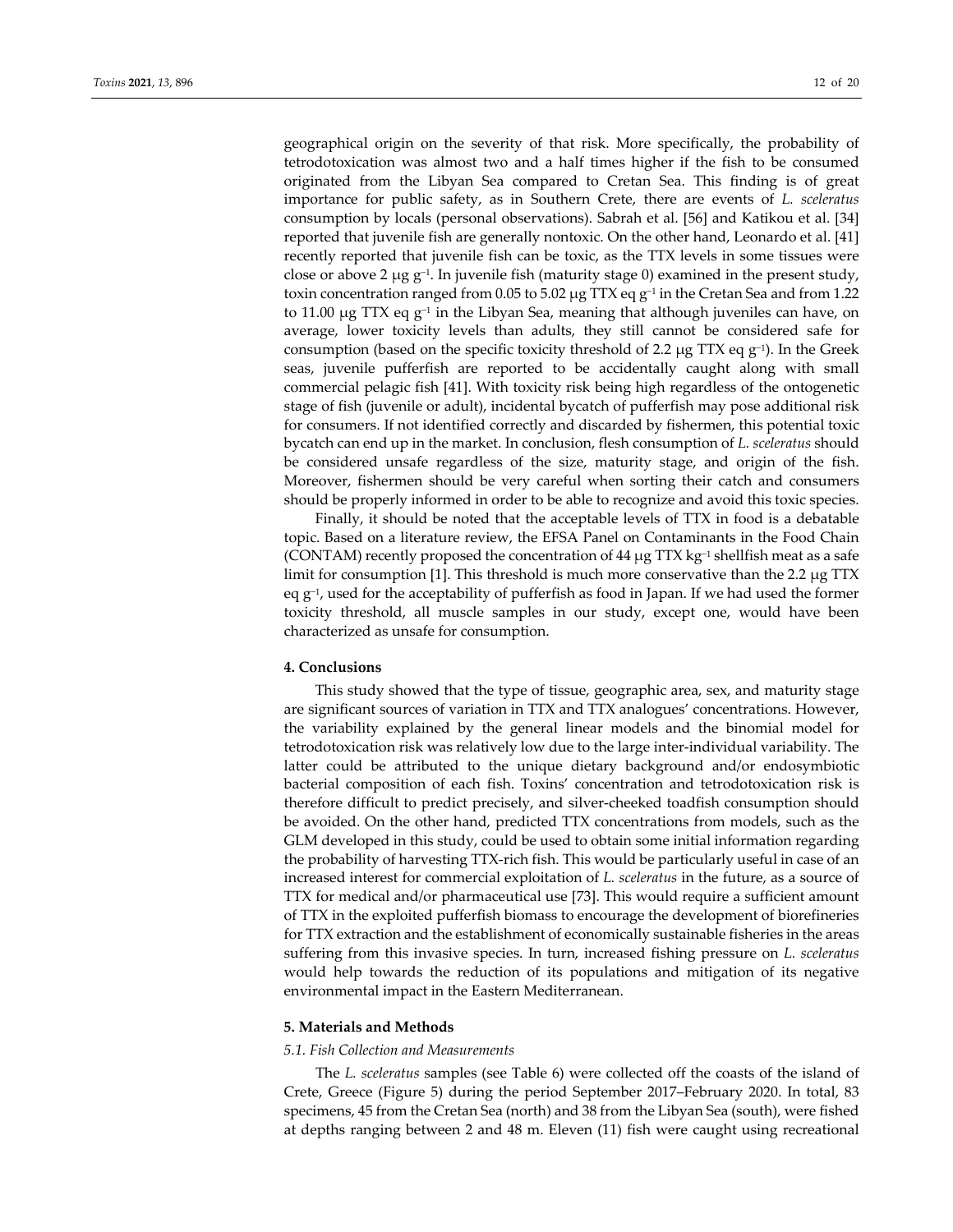gears (handlines, fishing rods, spearguns) while all other individuals (72) were obtained from the catches of local professional fishers, using nets, long lines, boat seines, and purse seines. The Cretan and Libyan Seas have different ecological and habitat characteristics. More specifically, in the Libyan Sea, waters are warmer, less productive, and the continental shelf is very steep compared to the Cretan Sea [67,68,74]. The number of lessepsian migrants and their abundances, including the abundance of *L. sceleratus*, are higher in the Libyan Sea, where the silver-cheeked toadfish is consistently caught in higher numbers by the local fisheries [75–77].

**Table 6.** Numbers of collected specimens and average total length (TL ranges in parentheses) of *L. sceleratus* by sex and season (quarter). Winter: January–March. Spring: April–June. Summer: July– September. Autumn: October–December.

| <b>Season</b> | Sex | Number | $TL$ (mm)     |
|---------------|-----|--------|---------------|
|               |     |        |               |
| Winter        |     | 13     | 296           |
|               |     |        | $(174 - 553)$ |
|               | ೧   | 11     | 247           |
|               |     |        | $(149 - 493)$ |
|               |     | 16     | 532           |
| Spring        |     |        | $(226 - 709)$ |
|               |     | 10     | 556           |
|               |     |        | $(443 - 716)$ |
| Summer        |     | 7      | 513           |
|               |     |        | $(450 - 590)$ |
|               | J   | 10     | 522           |
|               |     |        | $(312 - 702)$ |
| Autumn        |     | 7      | 429           |
|               |     |        | $(270 - 566)$ |
|               |     | 9      | 412           |
|               |     |        | $(247 - 541)$ |



**Figure 5.** *L. sceleratus* sampling locations.

The collected fish were kept in ice and transferred to the laboratory where they were dissected, after measuring their total length (TL, mm) and weight (TW, g). The sex of each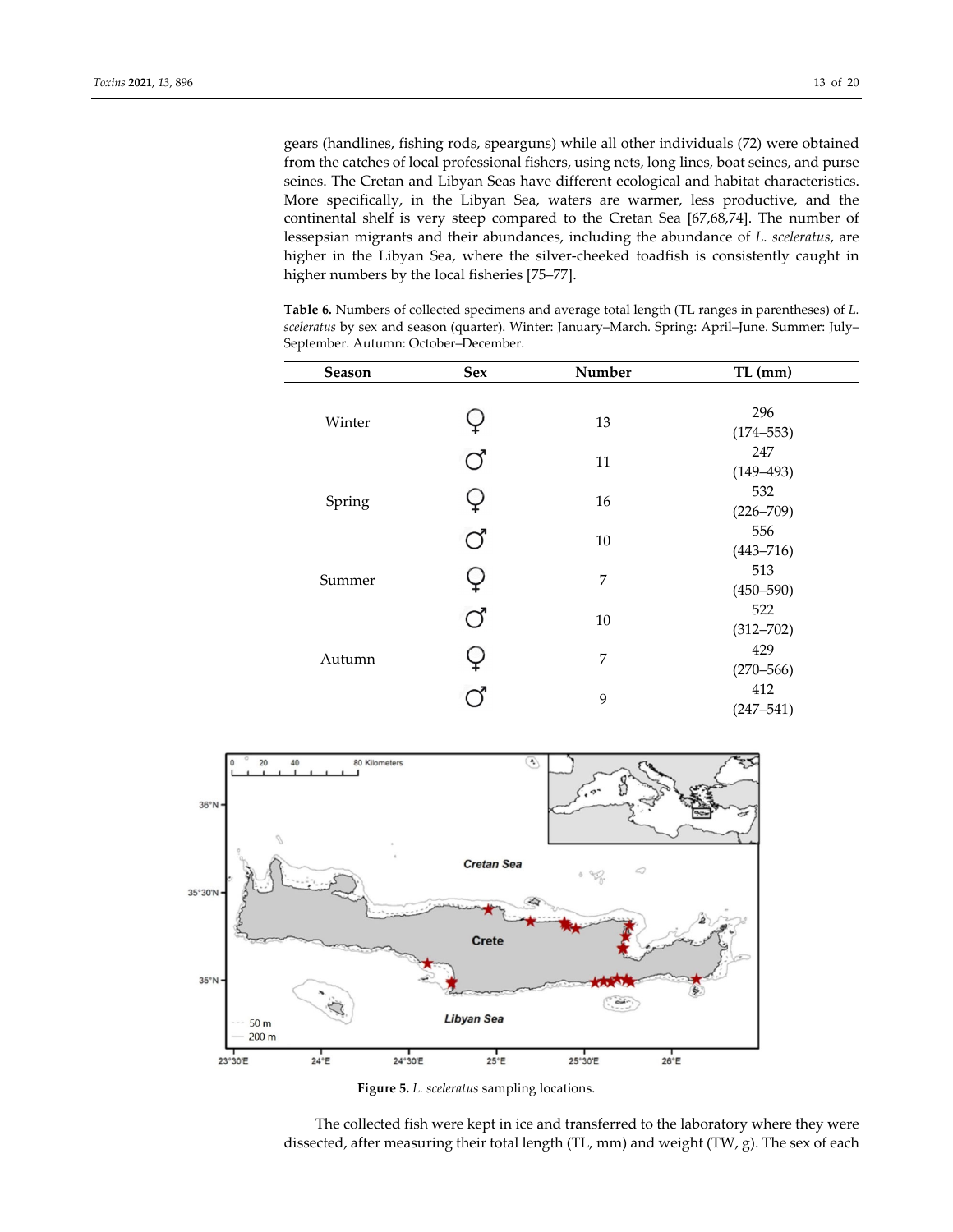specimen was recorded, and the maturity stage of gonads was identified macroscopically using a simplified maturity scale (0: virgin, 1: resting/early developing, 2: maturing, 3: spawning, 4: spent), adapted from the MEDITS maturity stages for Mediterranean bony fish [78] (Supplementary Materials Table S1 and Figure S1). The gastrointestinal tracks of the examined fish were weighted and dissected, while their contents were analyzed to determine diet compositions (further information on the diet analysis are provided in the Supplementary Materials).

## *5.2. Analysis of TTX and Its Analogues*

## 5.2.1. Chemicals and Reagents

A certified reference solution of tetrodotoxin (TTX; ≥98% purity), containing traces of five analogues (11-deoxyTTX, 4,9-anhydroTTX, 4-epiTTX, 11-norTTX-6-ol, and 5,6,11trideoxyTTX) and neat N‐methyl‐D‐glucamine (Internal Standard; ≥99% purity) were purchased from Laboratorio CIFGA S.A. (Lugo, Spain) and Sigma‐Aldrich GmbH (Taufkirchen, Germany), respectively. The stock solution of TTX (25.1 ng  $\mu$ L<sup>-1</sup>) and its analogues (0.02 to 2.99 ng  $\mu$ L<sup>-1</sup>), the internal standard working solution (100 ng  $\mu$ L<sup>-1</sup>), and seven calibration standard solutions (TTX: 0.002 to 1.3 ng μL<sup>-1</sup>; TTX analogues: 0.005 pg μL−<sup>1</sup> to 0.15 ng μL−1) were prepared in methanol:water 1:1 solution containing 0.25% acetic acid, and stored at −20 °C until use. N‐methyl‐D‐glucamine was also added in the calibration standard solutions to obtain a final concentration of 0.46 ng μL−1. Hydrochloric acid (≥37% purity) was purchased from Honeywell (Seelze, Germany), while all other solvents, including HPLC‐grade methanol, acetonitrile, and water (Chromasolv for HPLC; ≥99.9%), as well as formic acid (LiChropur for LC‐MS; 98–100% purity), acetic acid (≥99.7% purity), and ammonium formate (HPLC‐grade, ≥99% purity) were purchased from Sigma‐Aldrich, Taufkirchen, Germany.

## 5.2.2. Tissue Sample Collection

From each specimen, tissue samples from the gonads (ovaries or testes), liver, muscle, and skin were removed in order to perform the TTX analysis. A total of 332 samples (83 specimen × 4 tissue samples) were collected and analyzed. We assumed that the toxins are homogeneously distributed within each tissue, and, for consistency reasons, we sampled the same part of the organ in each specimen. Muscle and skin samples were dissected from a body area located laterally and behind the dorsal fin, whereas the gonad and liver samples were obtained from the middle part of each organ. In small-bodied individuals, the entire organs (gonads and livers) were used for toxin measurements. Before obtaining a sample, all dissection tools were thoroughly rinsed with water and wiped dry to prevent cross‐contamination between the different tissues.

#### 5.2.3. Extraction of TTX and Its Analogues

A piece (1 g) of tissue (muscle, skin, liver, and gonads) was chopped and 0.2 g was collected for the analysis of TTX and its analogues. This small piece was minced and transferred in 2 mL microcentrifuge tube containing 1.5 mL 0.1% acetic acid in water and two stainless‐steel beads (5 mm, Qiagen, Hilden, Germany). Tissues were disrupted using a TissueLyser II (Retsch, Qiagen, Hilden, Germany) at 30 Hz for 10 min and centrifuged at 10,000× *g* for 10 min. This procedure was repeated twice and both supernatants (maximum volume 3 mL) were collected in 5 mL polypropylene tubes.

Custom‐made Solid‐Phase Extraction (SPE) cartridges were prepared by dry‐packing 10 mg of polymer‐based sorbent (Strata‐X‐C 33μm polymeric strong cation, Phenomenex, Aschaffenburg, Germany) into 1 mL polypropylene pipette tips, the lower end of which were stoppered with a small piece of wool. Packed cartridges were mounted on a vacuum manifold (VM12 12‐port vacuum SPE manifold, Phenomenex, Aschaffenburg, Germany) and conditioned with 500  $\mu$ L of 0.1% hydrochloric acid in methanol and 500  $\mu$ L of 0.1% acetic acid in water. Subsequently, a 500  $\mu$ L aliquot of each sample was loaded onto a SPE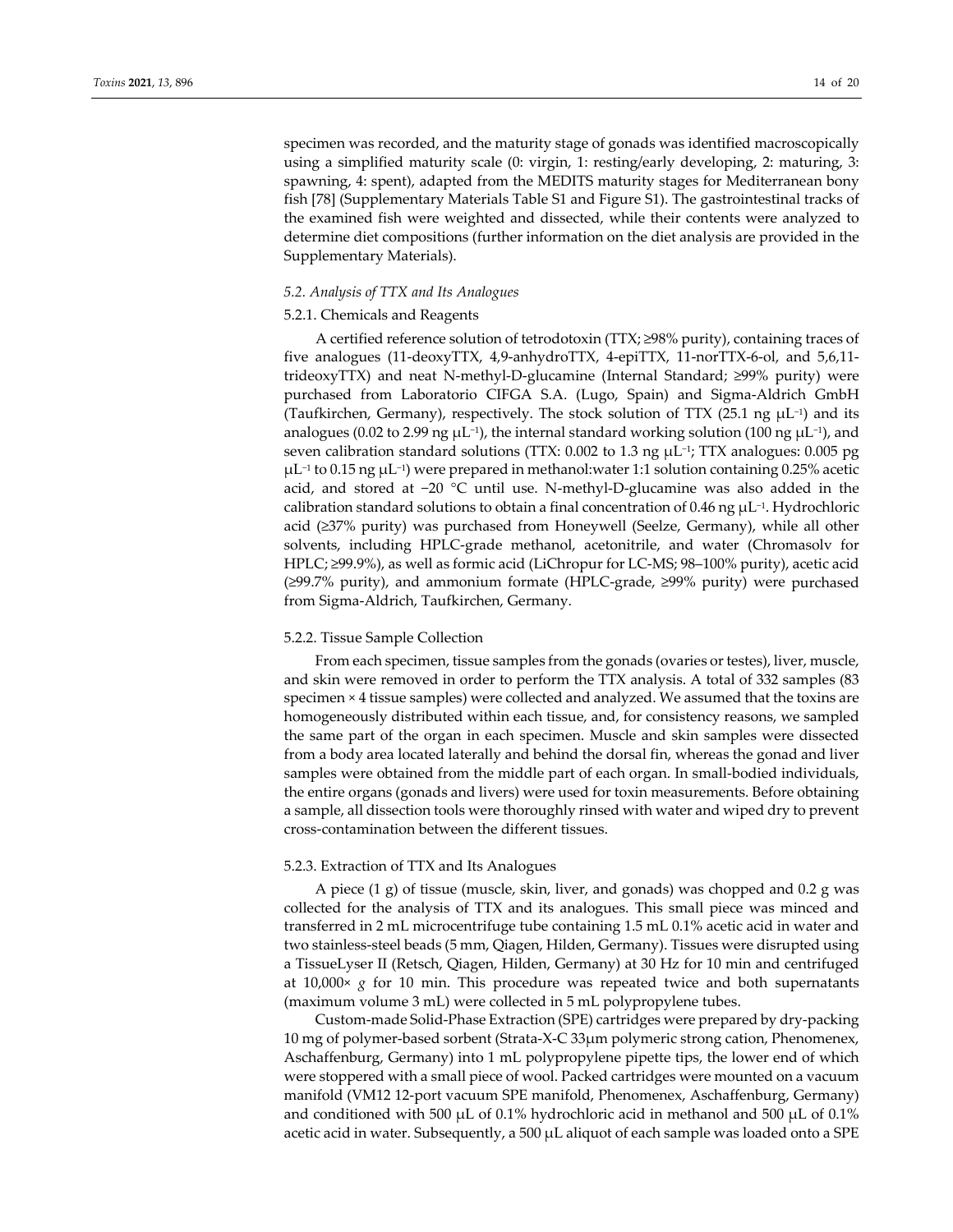cartridge. After a two-step washing procedure with 500  $\mu$ L of 0.1% acetic acid in water and 400 μL of 0.1% acetic acid in methanol, TTX and its analogues were selectively eluted (>98% of the amount of each compound) using 800 μL of 0.1% hydrochloric acid in water and collected in polypropylene vials. The flow rate during SPE procedure was adjusted to 0.5 drop/s. The eluates were spiked with 3.1 μL of internal standard solution (310 ng in total) and stored at −20 °C until LC‐MS/MS analysis.

## 5.2.4. LC‐MS/MS Analysis

All analyses of TTX and its analogues were carried out using an Agilent 1260 Infinity HPLC with binary pump coupled to an Agilent 6460C triple quadrupole mass spectrometer equipped with an Agilent Jet Stream Electrospray source (Agilent Technologies, Waldbronn, Germany). A sample volume of 10μL was injected into the system, and the chromatographic separation of analytes was achieved on a HILIC column (XBridge BEH Amide XP, 2.1 mm × 100 mm, 2.5 μm particles; Waters corporation, Eschborn, Germany) fitted with a VanGuard pre‐column (XBridge BEH Amide XP, 2.1 mm × 5 mm, Waters corporation, Eschborn, Germany) by applying the following binary gradient of solvent A (100% water) and solvent B (95% acetonitrile/water), both containing 3.6 mM formic acid and 2 mM ammonium formate: 10% A for 1 min, from 10% to 50% A in 4 min, hold at 50% A for 1 min, and then back to 10% A for the remaining 7 min (total chromatographic time: 13 min). The column temperature was set at 30  $^{\circ}$ C and the flow rate was 0.45 mL min−1.

The operating parameters of the electrospray ionization source were optimized for TTX analysis, and the optimal conditions were as follows: drying gas temperature 150  $^{\circ}$ C, drying gas flow rate 10 L min−1, sheath gas temperature 380 °C, sheath gas flow rate 12 L min−1, nebulizer pressure 40 psi, capillary voltage 2000 V, and nozzle voltage 0 V. The triple quadrupole was operated in the positive ion scan mode using dynamic multiple reaction monitoring (d‐MRM) for enhanced selectivity and specificity, and the retention time window (Delta RT) for the detection of analytes was set at 2 min. MRM transitions (one quantitative and one or two confirmatory) were acquired for each compound, the d‐ MRM parameters of which were optimized and are presented in Table 7. A chromatographic peak was assigned to 6,11‐ and 5,11‐dideoxyTTX based on the relative retention time and the MRM transitions presented by Rambla‐Alegre et al. [40]. The concentration of these analogues was semi‐quantitatively determined assuming the same analytical response factor as for 11‐deoxyTTX. Processing of LC‐MS/MS data and quantitation of TTX and its analogues was performed with MassHunter Quantitative Analysis software version B.07.01 (Agilent technologies, Waldbronn, Germany).

| Compound                   | Retention Precursor<br>Time (min) Ion $(m/z)$ |     | Fragmentor | Ouantifier         |                          |                                       |                    | Oualifier                |                                       |  |
|----------------------------|-----------------------------------------------|-----|------------|--------------------|--------------------------|---------------------------------------|--------------------|--------------------------|---------------------------------------|--|
|                            |                                               |     |            | Ion $(m/z)$ Energy | <b>Product Collision</b> | <b>Cell</b><br>Accelerator<br>Voltage | Ion $(m/z)$ Energy | <b>Product Collision</b> | <b>Cell</b><br>Accelerator<br>Voltage |  |
| <b>TTX</b>                 | 5.585                                         | 320 | 100        | 302                | 24                       | 2                                     | 162                | 36                       | 2                                     |  |
| 4-epiTTX                   | 5.384                                         | 320 | 100        | 302                | 24                       | $\overline{2}$                        | 162                | 36                       | $\overline{2}$                        |  |
| 11-norTTX-6-ol -R, -S      | 5.187                                         | 290 | 100        | 272                | 28                       | 2                                     | 162                | 32                       | $\overline{2}$                        |  |
| 4,9-anhydroTTX             | 4.934                                         | 302 | 100        | 162                | 38                       | $\overline{2}$                        | 284<br>256         | 22<br>26                 | $\overline{2}$<br>$\overline{2}$      |  |
| 11-deoxyTTX                | 4.908                                         | 304 | 100        | 286                | 26                       | $\overline{2}$                        | 162<br>176         | 38<br>36                 | $\overline{2}$<br>$\overline{2}$      |  |
| $5,11/6,11$ -dideoxy $TTX$ | 4.518                                         | 288 | 100        | 270                | 32                       | $\overline{2}$                        | 162                | 36                       | $\overline{2}$                        |  |
| 5,6,11-trideoxyTTX         | 3.413                                         | 272 | 100        | 254                | 22                       | 2                                     | 162                | 44                       | $\overline{2}$                        |  |
| Methyl-glucamine (I.S.)    | 4.889                                         | 196 | 85         | 178                | 11                       | 3                                     | 74.1               | 15                       | 6                                     |  |

**Table 7.** Optimized MRM parameters of the quantifier and qualifier transitions that were used for the LC‐MS/MS analysis of TTX and its analogues.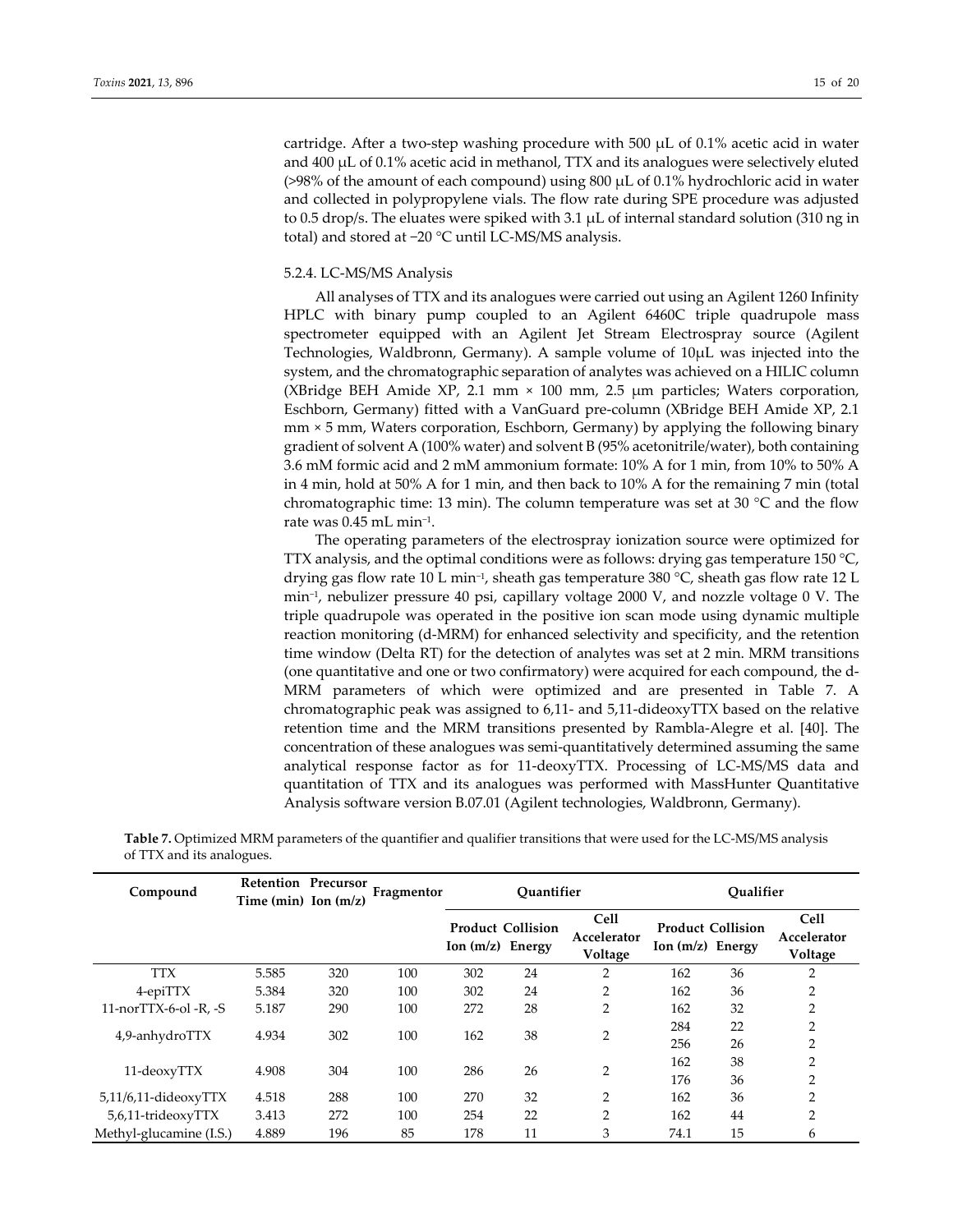#### 5.2.5. Quality Control and Assurance

Internal standard calibration curves were prepared for TTX and its analogues by analyzing a series of seven standard solutions. The calibration curve of TTX was linear at the concentration range 0.002-1.3 ng  $\mu$ L<sup>-1</sup> and the same was evident for all TTX analogues at concentrations above their detection limit (i.e., 0.03 pg μL−<sup>1</sup> to 0.15 ng μL−1). For all analytes, the regression coefficient  $\mathbb{R}^2$  of the calibration curve was higher than 0.99.

In order to determine detection and quantification limits (DL and QL), a standard solution of TTX and its analogues was prepared at a concentration nearthe expected detection limit and analyzed seven times. The DL and QL were then calculated as 3.3 and 10 times the standard deviation of the replicate measurements of each analyte, respectively, divided by the slope of the respective calibration curve. The DLs of TTX, 11-deoxyTTX, 4,9-anhydroTTX, 4epiΤΤΧ, 11‐norTTX‐6‐ol, and 5,6,11‐trideoxyTTX were 0.17, 0.06, 0.81, 0.23, 0.03, and 0.04 pg μL−1, respectively (translated to method detection limits of approximately 0.004, 0.001, 0.019, 0.005, 0.001, and 0.001 μg g−1), while the respective QLs were 0.51, 0.19, 2.44, 0.69, 0.10, and 0.12 pg μL−1, respectively. TTX was detectable in all samples analyzed, while only 6% of the total measurements performed for TTX analogues were below the DL.

To evaluate the efficiency of the extraction procedure, one tissue sample of *L. sceleratus* was subjected to three consecutive extraction cycles, and the extracts were separately analyzed. These results showed that the percentage of TTX in the first extraction was 94%, while only 6% of TTX was extracted during the second cycle. Identical results were obtained forthe TTXanalogues. A procedure oftwo extraction cycles was finally adopted in the present study to ensure an extraction efficiency of 99%.

Before the analysis of samples, the SPE protocol adopted for the cleanup of TTX extracts was specifically optimized to attain quantitative recovery of TTX and its analogues. The efficiency of the procedure was evaluated several times using both *L. sceleratus* extracts and standard solutions of TTX. In all cases, the percentage of TTX and its analogues in the collected SPE fraction was higher than 98% and 95%, respectively, implying quantitative recovery of the target analytes. As a result, the measurements made in this study were not subjected to recovery correction. In addition, blank subtraction was not necessary as the target analytes were not detectable in the blank samples analyzed.

#### 5.2.6. Statistical Analysis

For the statistical analyses, non-detected values were substituted by half the detection limit [79]. The strength of the association between TTX and TTX analogues was assessed with correlation analysis. Pearson correlation coefficients were estimated between the concentration of TTX and the concentration of each TTX analogue [80]. To investigate the factors affecting the concentration of TTX, as well as the relative concentration of TTX analogues (i.e., TTX analogue/TTX, see below), we utilized general linear models (GLMs) [81]. The variables tested included the TISSUE (gonad, liver, muscle, and skin), AREA (Cretan Sea and Libyan Sea), SEX (female and male), MATURITY (0, 1, 2, 3, and 4), SEASON (winter, spring, summer, and autumn), and SIZE (total length in mm) of the analyzed specimens. More specifically, the following GLM model was applied for TTX concentration:

 $log_e (TTX) = a + b1 \times (TISSUE) + b2 \times (AREA) + b3 \times (SEX) + b4 \times (MATURITY) + b5 \times (SEASON) + b6 \times log_e (SIZE)$ (1)

where a, b1, b2, …, are the model coefficients. Similar models were also tested for the TTX analogues. The rationale of analyzing the relative concentrations of TTX analogues (TTX analogue/TTX), rather than their absolute concentrations, was that the latter were significantly and highly correlated with the TTX concentration (see Results Section). For all variables having a significant effect in each GLM, least‐square means (mean response adjusted for all other variables in the model) were plotted and compared with a posteriori Bonferroni tests.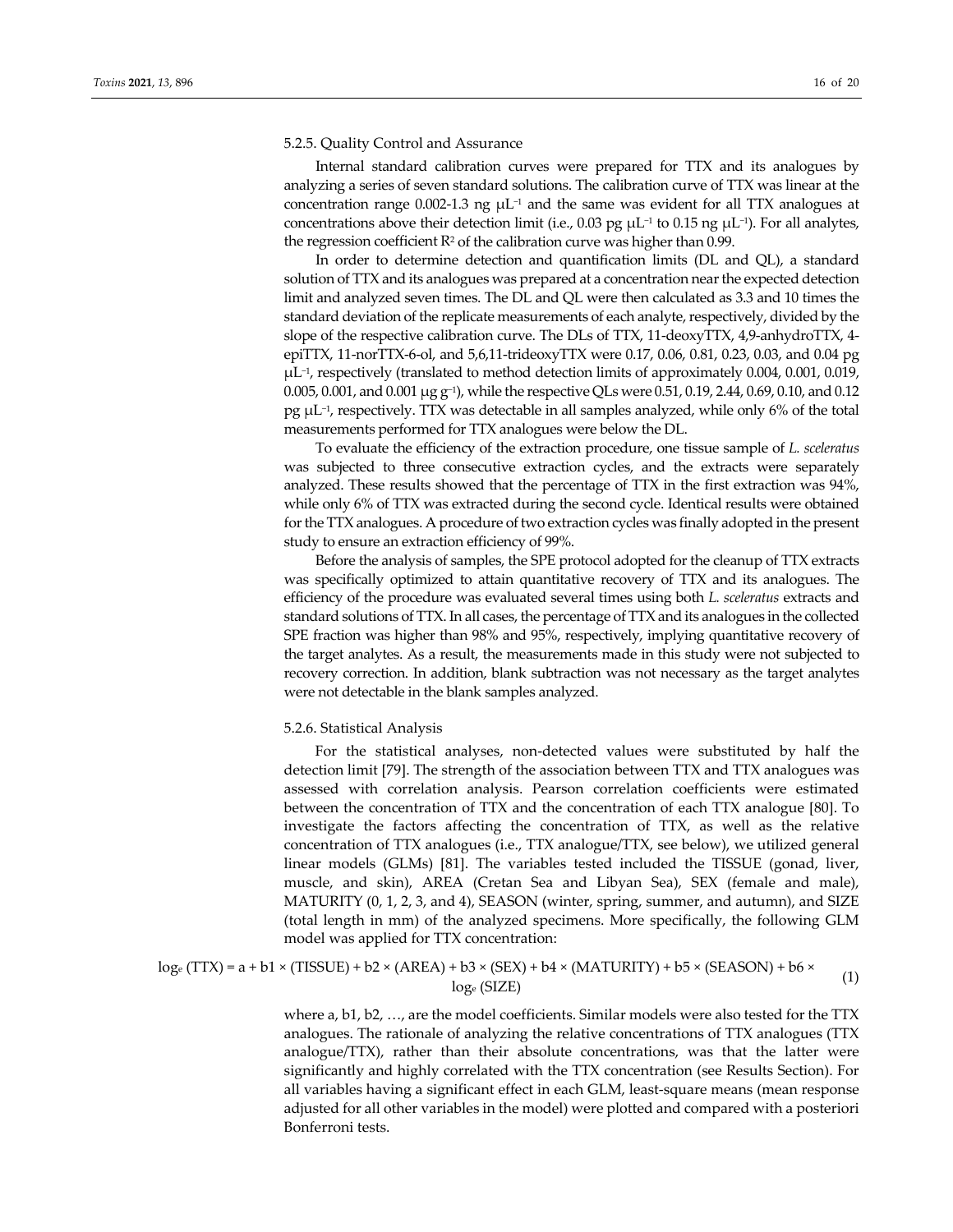To assess the overall toxicity of the collected fish and food poisoning risk in case of flesh consumption, the concentration of all toxins  $(TTX + TTX)$  analogues) in muscle samples were summed after normalizing the levels of TTX analogues against their relative potencies [1]. A sample was then characterized as either toxic and non‐toxic, based on a threshold of 2.2  $\mu$ g TTX eq g<sup>-1</sup> (equivalent to 10 MU TTX eq g<sup>-1</sup>) [82], above which pufferfish flesh is considered toxic and non‐edible in Japan [34]. The toxic samples were further classified as slightly toxic (2.2–22  $\mu$ g g<sup>-1</sup>), moderately toxic (22–220  $\mu$ g g<sup>-1</sup>), or extremely toxic (>220 µg g<sup>-1</sup>) based on Yu [83]. To investigate the factors affecting the safety of flesh consumption, a generalized linear model was applied [84]. For the purposes of this analysis, a Bernoulli 0/1‐type variable was generated for each sample, by assigning the value 0 to samples having toxin concentration lower than 2.2 µg  $g^{-1}$  (assumed safe) and the value 1 to the remainder samples. The obtained Bernoulli variable was assumed to follow a binomial distribution, where the estimated probability is a linear function of the predictor variables. The logit function was used as a link between the linear factor component and the binomial error. The model predictors included the categorical variables AREA, SEX, MATURITY, and SEASON as well as the continuous variable SIZE (entered as main effects). In this way, the probability of a sample being toxic in relation to the above variables was modeled. Model fitting was accomplished by means of "stats" package under the R language environment [85]. Statistical inference was based on the 95% significance level, while probabilities for the levels of each variable, found to be significant, were calculated by averaging over the levels of the remaining predictors.

**Supplementary Materials:** The following are available online at www.mdpi.com/article/10.3390/toxins13120896/s1, Table S1: Maturity stages of *L. sceleratus*, Figure S1: Photographs illustrating the macroscopic maturity stages of *L. sceleratus*, Table S2: Frequency of occurrence (FO, %) of prey groups in the gastrointestinal tracks of *L. sceleratus* collected from the Cretan and Libyan Seas. (Reference [86] is cited in the supplementary materials.)

**Author Contributions:** This research was conceived and designed by P.P., M.M., G.T., and G.C.; M.M. and A.T. organized and performed the chemical analyses; G.C., S.S., and G.T. analyzed the data; P.P. and G.T. acquired the funding for this research. The manuscript was written by G.C., S.S., M.M., and A.T. All authors have read and agreed to the published version of the manuscript.

**Funding:** This research is part of the project LIONHARE (https://lionhare.hcmr.gr/, accessed on 10 December 2021) funded by the Fisheries and Maritime Operational Program 2014–2020 of the Greek Ministry of Agricultural Development and Food, and the European Maritime and Fisheries Fund.

**Institutional Review Board Statement:** Not applicable.

**Informed Consent Statement:** Not applicable.

**Data Availability Statement:** The data sets generated during the current study are available from the authors on reasonable request.

**Acknowledgments:** The authors would like to thank the scientific staff of the ichthyology laboratory, and especially Giannis Kosoglou, Kyriakos Tampakakis, and Kostis Markakis, for their help in the collection and laboratory processing of the fish.

**Conflicts of Interest:** The authors declare no conflict of interest.

#### **References**

- 1. Knutsen, H.K.; Alexander, J.; Barregård, L.; Bignami, M.; Brüschweiler, B.; Ceccatelli, S.; Cottrill, B.; Dinovi, M.; Edler, L.; Grasl‐ Kraupp, B.; et al. Risks for public health related to the presence of tetrodotoxin (TTX) and TTX analogues in marine bivalves and gastropods. *EFSA J.* **2017**, *15*, 1–65.
- 2. Dettbarn, W.D. Mechanism of Action of Tetrodotoxin (TTX) and Saxitoxin (STX). In *Neuropoissons*; Simpson, L.L., Ed.; Plenum Press: New York, NY, USA, 1971; pp. 169–186.
- 3. Noguchi, T.; Arakawa, O. Tetrodotoxin‐Distribution and accumulation in aquatic organisms, and cases of human intoxication. *Mar. Drugs* **2008**, *6*, 220–242.
- 4. Ritson‐Williams, R.; Yotsu‐Yamashita, M.; Paul, V.J. Ecological functions of tetrodotoxin in a deadly polyclad flatworm. *PNAS* **2006**, *103*, 3176–3179.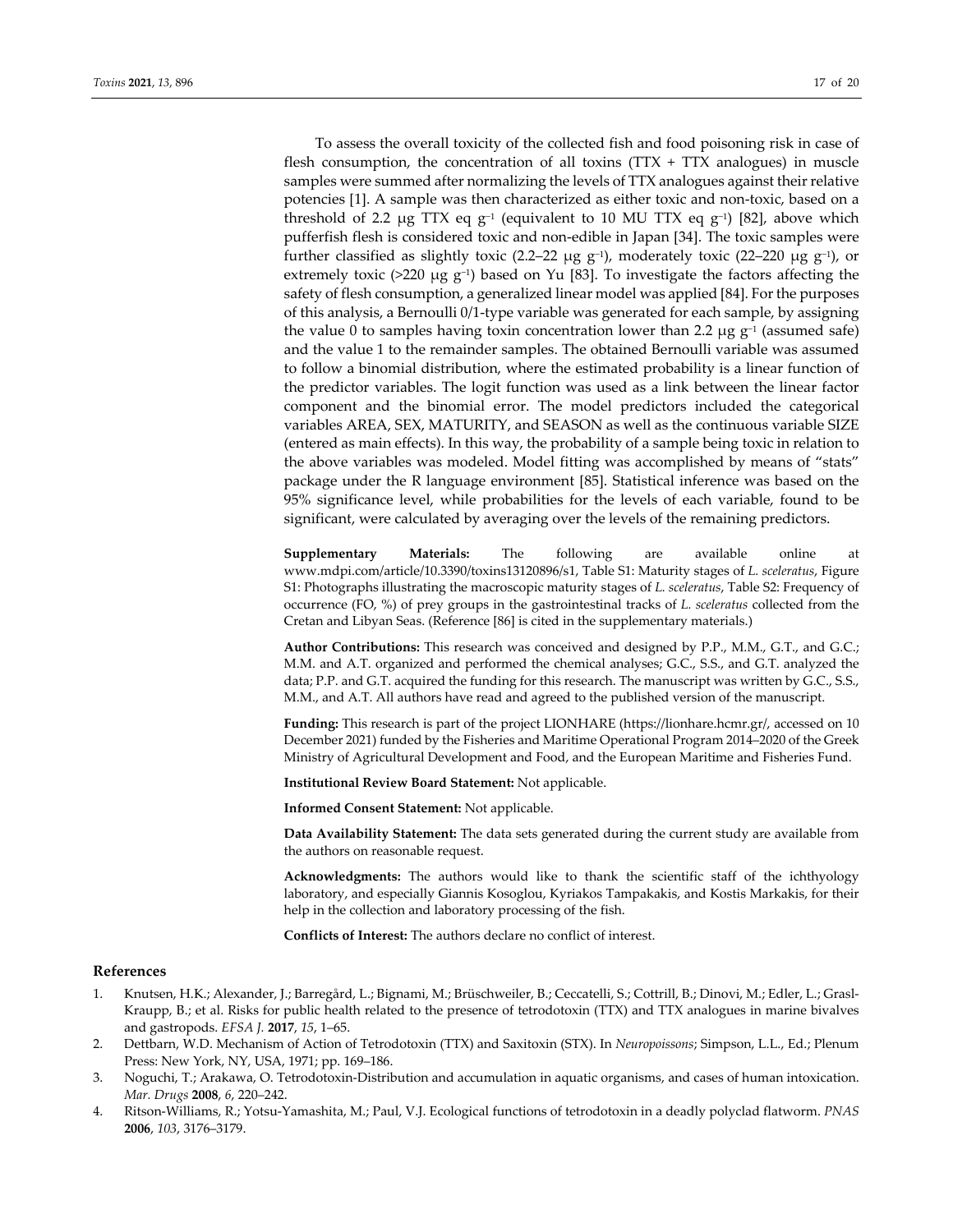- 5. Saito, T.; Noguchi, T.; Harada, T.; Murata, O.; Hashimoto, K. Tetrodotoxin as a Biological Defense Agent for Puffers. *Nippon Suisan Gakkai Shi* **1985**, *51*, 1175–1180.
- 6. Sheumack, D.; Howden, M.; Spence, I.; Quinn, R. Maculotoxin: A neurotoxin from the venom glands of the octopus *Hapalochlaena maculosa* identified as tetrodotoxin. *Science* **1978**, *199*, 188–189.
- 7. Matsumura, K. Tetrodotoxin as a pheromone. *Nature* **1995**, *378*, 563–564.
- 8. Hanifin, C.T.; Brodie, E.D., III.; Brodie, E.D., Jr. Tetrodotoxin levels in eggs of rough‐skin newt, *Taricha granulosa*, are correlated with female toxicity. *J. Chem. Ecol.* **2003**, *29*, 1729–1739.
- 9. Noguchi, T.; Arakawa, O.; Takatani, T. TTX accumulation in pufferfish. *Comp. Biochem. Physiol. D 1* **2006**, *1*, 145–152.
- 10. Khora, S.S.; Isa, J.; Yasumoto, T. Toxicity of Puffers from Okinawa, Japan. *Nippon Suisan Gakkai Shi* **1991**, *57*, 163–167.
- 11. Hwang, D.F.; Noguchi, T.; Arakawa, O.; Abe, T.; Hashimoto, K. Toxicological Studies on Several Species of Puffer in Taiwan. *Nippon Suisan Gakkai Shi* **1988**, *54*, 2001–2008.
- 12. Hwang, D.F.; Kao, C.Y.; Yang, H.C.; Jeng, S.S.; Noguchi, T.; Hashimoto, K. Toxicity of Puffer in Taiwan*. Nippon Suisan Gakkai Shi* **1992**, *58*, 1541–1547.
- 13. Chulanetra, M.; Sookrung, N.; Srimanote, P.; Indrawattana, N.; Thanongsaksrikul, J.; Sakolvaree, Y.; Chongsa‐Nguan, M.; Kurazono, H.; Chaicumpa, W. Toxic Marine Puffer Fish in Thailand Seas and Tetrodotoxin They Contained. *Toxins* **2011**, *3*, 1249–1262.
- 14. Guardone, L.; Maneschi, A.; Meucci, V.; Gasperetti, L.; Nucera, D.; Armani, A. A Global Retrospective Study on Human Cases of Tetrodotoxin (TTX) Poisoning after Seafood Consumption. *Food Rev. Int.* **2020**, *36*, 645–667.
- 15. Yotsu‐Yamashita, M. Chemistry of puffer fish toxin. *J. Toxicol. Toxin Rev.* **2001**, *20*, 51–66.
- 16. Yotsu‐Yamashita, M.; Abe, Y.; Kudo, Y.; Ritson‐Williams, R.; Paul, V.J.; Konoki, K.; Cho, Y.; Adachi, M.; Imazu, T.; Nishikawa, T.; Isobe, M. First identification of 5,11‐dideoxytetrodotoxin in marine animals, and characterization of major fragment ions of tetrodotoxin and its analogs by high resolution ESI‐MS/MS. *Mar. Drugs* **2013**, *11*, 2799–2813.
- 17. Yasumoto, T.; Yotsu‐Yamashita, M. Chemical and etiological studies on tetrodotoxin and its analogs. *J. Toxicol. Toxin Rev.* **1996**, *15*, 81–90.
- 18. Shida, Y.; Arakawa, O.; Onoue, Y.; Noguchi, T. LC/MS of Marine Toxin‐1. In *Proceedings of the 46th Annual Conference on Mass Spectrometry, Takasaki, Japan,13–15 May 1998*; Mass Spectrometry Society of Japan: Tokyo, Japan, 1998; p. 137.
- 19. Kawabata, T. Puffer toxin. In *The Manual for the Methods of Food Sanitation Tests*; Environmental Health Bureau, Japan Food Hygienic Association: Tokyo, Japan, 1978; Volume 2, p. 232.
- 20. Asakawa, M.; Shida, Y.; Miyazawa, K.; Noguchi, T. Instrumental Analysis of Tetrodotoxin. In *Chromatography‐The Most Versatile Method of Chemical Analysis*; Calderon, L.A., Ed; InTech Open: Rijeka, Croatia, 2012; pp. 245–270.
- 21. Streftaris, N.; Zenetos, A. Alien marine species in the Mediterranean‐the 100 'worst invasives' and their impact. *Mediterr. Mar. Sci*. **2006**, *7*, 87–118.
- 22. Akyol, O.; Ünal, V.; Ceyhan, T.; Bilecenoglou, M. First confirmed record of *Lagocephalus sceleratus* (Gmelin, 1789) in the Mediterranean Sea. *J. Fish Biol.* **2005**, *66*, 1183–1186.
- 23. Regulation 853/2004/EC, 25/6/2004. Regulation (EC) No 853/2004 of the European Parliament and of the Council of 29 April 2004 Laying *Down Specific Hygiene Rules for Food of Animal Origin*; L226; Regulation (EC): Brussels, Belgium, 2004; pp. 22–82.
- 24. Regulation 854/2004/EC, 25/6/2004. Regulation (EC) No 854/2004 of the European Parliament and of the Council of 29 April 2004 Laying Down Specific Hygiene Rules for the Organization of Official Controls on Products of Animal Origin Intended for Human Consumption; L226; Regulation (EC): Brussels, Belgium, 2004; pp. 22–82.
- 25. Farrag, M.M.S. Fisheries and Biological Studies on Lessepsian Pufferfish, *Lagocephalus sceleratus* (Gmelin, 1789) (Family: Tetraodontidae) in the Egyptian Mediterranean Waters. PhD Thesis, Faculty of Science, Al‐Azhar University, Assuit, Egypt, 2014.
- 26. Bilecenoğlu, M.; Kaya, M.; Akalin, S. Range expansion of silverstripe blaasop, *Lagocephalus sceleratus* (Gmelin, 1789), to the northern Aegean Sea. *Aquat. Invasions* **2012**, *1*, 289–291.
- 27. Bentur, Y.; Ashkar, J.; Lurie, Y.; Levy, Y.; Azzam, Z.S.; Litmanovich, M.; Golik, M.; Gurevych, B.; Golani, D.; Eisenman, A. Lessepsian migration and tetrodotoxin poisoning due to *Lagocephalus sceleratus* in the eastern Mediterranean. *Toxicon* **2008**, *52*, 964–968.
- 28. Chamandi, S.C.; Kallab, K.; Mattar, H.; Nader, E. Human poisoning after ingestion of puffer fish caught from Mediterranean Sea. *Middle East J. Anesthesiol.* **2009**, *20*, 285–288.
- 29. Kheifets, J.; Rozhavsky, B.; Girsh Solomonovich, Z.; Marianna, R.; Soroksky, A. Severe Tetrodotoxin Poisoning after Consumption of *Lagocephalus sceleratus* (Pufferfish, Fugu) Fished in Mediterranean Sea, Treated with Cholinesterase Inhibitor. *Case Rep. Crit. Care* **2012**, *2012*, 782507:1–782507:3.
- 30. Souissi, J.B.; Rifi, M.; Ghanem, R.; Ghozzi, L.; Boughedir, W.; Azzurro, E. *Lagocephalus sceleratus* (Gmelin, 1789) expands through the African coasts towards the Western Mediterranean Sea: A call for awareness. *Manag. Biol. Invasions* **2014**, *5*, 357–362.
- 31. Ünal, V.; Bodur, H.G. Impacts of pufferfish on human activities in Turkey, Eastern Mediterranean: Special emphasize on *L. sceleratus*. In *Engaging Marine Scientists and Fishers to Share Knowledge and Perceptions–Early Lessons*; Briand, F., Ed.; CIESM Workshop Monograph N° 50: Paris, France, 2018; pp. 149–164.
- 32. Halim, Y.; Rizkalla, S. Aliens in Egyptian Mediterranean waters. A check‐list of Erythrean fish with new records. *Mediterr. Mar. Sci.* **2011**, *12*, 479–490.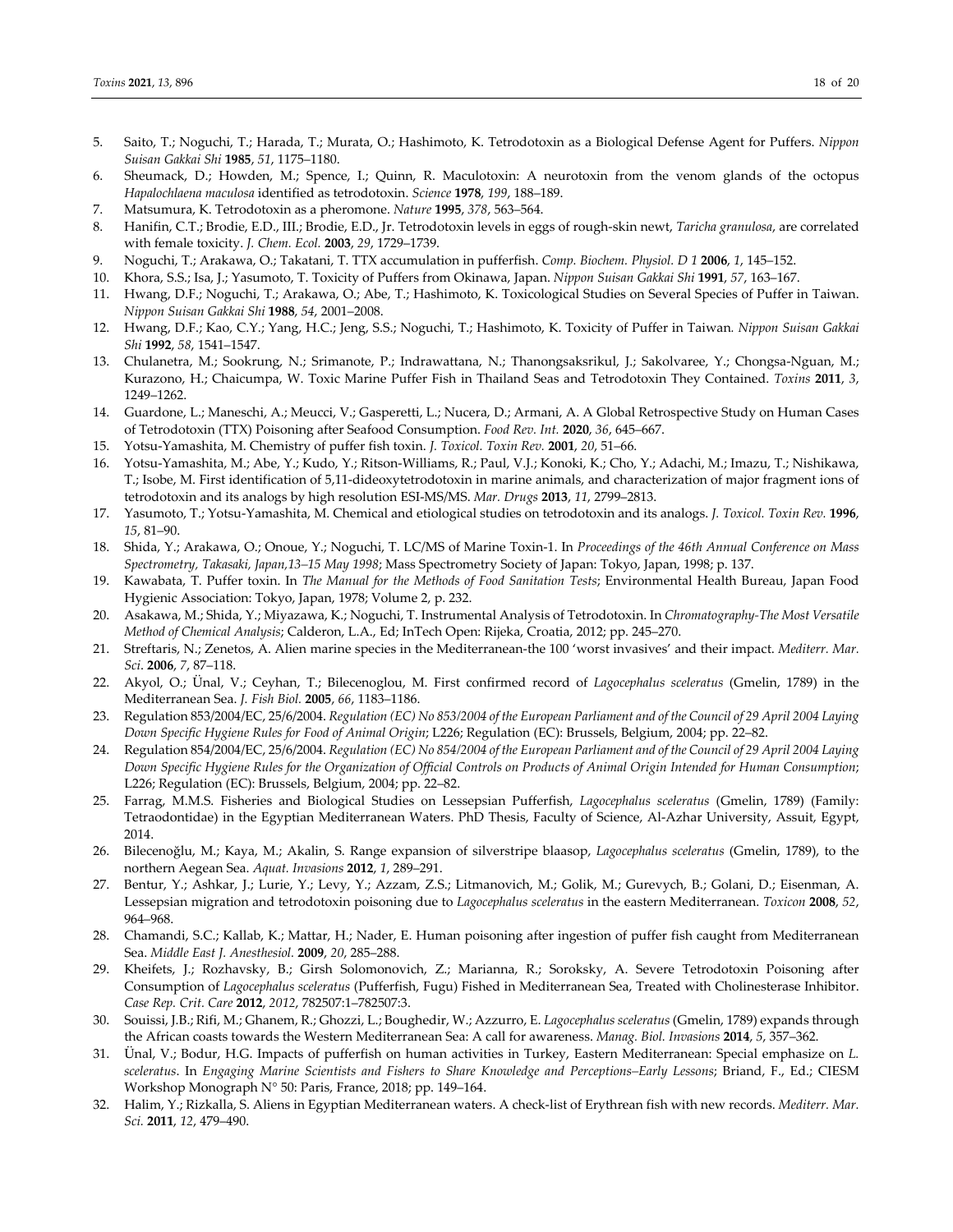- 33. Nader, M.; Indray, S.; Boustany, L. The Puffer Fish *Lagocephalus sceleratus* (Gmelin, 1789) in the Eastern Mediterranean. In *East Med Technical Documents 2012*; GCP/INT/041/EC–GRE–ITA; FAO: Rome, Italy, 2012.
- 34. Katikou, P.; Georgantelis, D.; Sinouris, N.; Petsi, A.; Fotaras, T. First report on toxicity assessment of the Lessepsian migrant pufferfish *Lagocephalus sceleratus* (Gmelin, 1789) from European waters (Aegean Sea, Greece). *Toxicon* **2009**, *54*, 50–55.
- 35. Rodríguez, P.; Alfonso, A.; Otero, P.; Katikou, P.; Georgantelis, D.; Botana, L.M. Liquid chromatography‐mass spectrometry method to detect Tetrodotoxin and Its analogues in the puffer fish *Lagocephalus sceleratus* (Gmelin, 1789) from European waters. *Food Chem*. **2012**, *132*, 1103–1111.
- 36. Bane, V.; Brosnan, B.; Barnes, P.; Lehane, M.; Furey, A. High-resolution mass spectrometry analysis of tetrodotoxin (TTX) and its analogues in puffer fish and shellfish. *Food Addit. Contam. Part A Chem. Anal. Control. Expo. Risk Assess.* **2016**, *33*, 1468–1489.
- 37. Kosker, A.R.; Özogul, F.; Durmus, M.; Ucar, Y.; Ayas, D.; Regenstein, J.M.; Özogul, Y. Tetrodotoxin levels in pufferfish (*Lagocephalus sceleratus*) caught in the Northeastern Mediterranean Sea. *Food Chem.* **2016**, *210*, 332–337.
- 38. Kosker, A.R.; Özogul, F.; Ayas, D.; Durmus, M.; Ucar, Y.; Regenstein, J.M.; Özogul, Y. Tetrodotoxin levels of three pufferfish species (*Lagocephalus* sp.) caught in the North‐Eastern Mediterranean sea. *Chemosphere* **2019**, *219*, 95–99.
- 39. Acar, C.; Ishizaki, S.; Nagashima, Y. Toxicity of the Lessepsian pufferfish *Lagocephalus sceleratus* from eastern Mediterranean coasts of Turkey and species identification by rapid PCR amplification. *Eur. Food Res. Technol.* **2017**, *243*, 49–57.
- 40. Rambla‐Alegre, M.; Reverté, L.; del Río, V.; de la Iglesia, P.; Palacios, O.; Flores, C.; Caixach, J.; Campbell, K.; Elliott, C.T.; Izquierdo‐Muñoz, A.; et al. Evaluation of tetrodotoxins in puffer fish caught along the Mediterranean coast of Spain. Toxin profile of *Lagocephalus sceleratus*. *Environ. Res.* **2017**, *158*, 1–6.
- 41. Leonardo, S.; Kiparissis, S.; Rambla-Alegre, M.; Almarza, S.; Roque, A.; Andree, K.B.; Christidis, A.; Flores, C.; Caixach, J.; Campbell, K.; et al. Detection of tetrodotoxins in juvenile pufferfish *Lagocephalus sceleratus* (Gmelin, 1789) from the North Aegean Sea (Greece) by an electrochemical magnetic bead‐based immunosensing tool. *Food Chem.* **2019**, *290*, 255–262.
- 42. Akbora, H.D.; Kunter, İ.; Erçeti̇n, T.; Elagöz, A.M.; Çi̇çek, B.A. Determination of tetrodotoxin (TTX) levels in various tissues of the silver cheeked puffer fish (*Lagocephalus sceleratus* (Gmelin, 1789)) in Northern Cyprus Sea (Eastern Mediterranean). *Toxicon* **2020**, *175*, 1–6.
- 43. Endo, R. Toxicological studies on puffer fishes: Comparison of toxicities on the various species. *J. Toxicol. Sci.* **1984**, *9* (Suppl. S1), 1–11.
- 44. Ikeda, K.; Emoto, Y.; Tatsuno, R.; Wang, J.J.; Ngy, L.; Taniyama, S.; Takatani, T.; Arakawa, O. Maturation‐associated changes in toxicity of the pufferfish *Takifugu poecilonotus*. *Toxicon* **2010**, *55*, 289–297.
- 45. Kosker, A.R.; Özogul, F.; Durmus, M.; Ucar, Y.; Šimat, D.A.V.; Özogul, Y. First report on TTX levels of the yellow spotted pufferfish (*Torquigener flavimaculosus*) in the Mediterranean Sea. *Toxicon* **2018**, *148*, 101–106.
- 46. Reverté, L.; de la Iglesia, P.; del Rio, V.; Campbell, K.; Elliot, C.T.; Kawatsu, K.; Katikou, P.; Diogène, J.; Campàs, M. Detection of Tetrodotoxins in Puffer Fish by a Self‐Assembled Monolayer‐Based Immunoassay and Comparison with Surface Plasmon Resonance, LC‐MS/MS, and Mouse Bioassay. *Anal. Chem.* **2015**, *87*, 10839–10847.
- 47. Reverté, L.; Rambla‐Alegre, M.; Leonardo, S.; Bellés, C.; Campbell, K.; Elliot, C.T.; Gerssen, A.; Klijnstra, M.D.; Diogène, J.; et al. Development and validation of a maleimide‐based enzyme‐linked immunosorbent assay for the detection of tetrodotoxin in oysters and mussels. *Talanta* **2018**, *176*, 659–666.
- 48. Zhong, Q.P.; Huang, A.C.; Wang, B.; Dong, X. Development of direct competitive ELISA kit for the direction of tetrodotoxin using HRP labeled antigen. *Adv. Mat. Res.* **2011**, *236–238*, 2820–2824.
- 49. Diener, M.; Christian, B.; Ahmed, M.S.; Luckas, B. Determination of tetrodotoxin and its analogs in the puffer fish *Takifugu oblongus* from Bangladesh by hydrophilic interaction chromatography and mass‐spectrometric detection. *Anal. Bioanal. Chem.* **2007**, *389*, 1997–2002.
- 50. Jang, J.H.; Lee, J.S.; Yotsu‐Yamashita, M. LC/MS analysis of tetrodotoxin and its deoxy analogs in the marine puffer fish *Fugu niphobles* from the southern coast of Korea, and in the brackish water puffer fishes *Tetraodon nigroviridis* and *Tetraodon biocellatus* from Southeast Asia. *Mar. Drugs* **2010**, *8*, 1049–1058.
- 51. Kudo, Y.; Yasumoto, T.; Konoki, K.; Cho, Y.; Yotsu‐Yamashita, M. Isolation and structural determination of the first 8‐epi‐type tetrodotoxin analogs from the newt, *Cynops ensicauda popei*, and comparison of tetrodotoxin analogs profiles of this newt and the puffer fish, *Fugu poecilonotus*. *Mar. Drugs* **2012**, *10*, 655–667.
- 52. Nunez‐Vazquez, E.J.; Yotsu‐Yamashita, M.; Sierra‐Beltran, A.P.; Yasumoto, T.; Ochoa, J.L. Toxicities and distribution of tetrodotoxin in the tissues of puffer fish found in the coast of the Baja California Peninsula, Mexico. *Toxicon* **2000**, *38*, 729–734.
- 53. Hwang, D.F.; Noguchi, T. Tetrodotoxin Poisoning. *Adv. Food Nutr. Res.* **2007**, *52*, 141–236.
- 54. Noguchi, T.; Onuki, K.; Arakawa, O. Tetrodotoxin Poisoning Due to Pufferfish and Gastropods, and Their Intoxication Mechanism. *ISRN Toxicol.* **2011**, *2011*, 276939:1–276939:10.
- 55. Itoi, S.; Yoshikawa, S.; Asahina, K.; Suzuki, M.; Ishizuka, K.; Takimoto, N.; Mitsuoka, R.; Yokoyama, N.; Detake, A.; Takayanagi, C.; et al. Larval pufferfish protected by maternal tetrodotoxin. *Toxicon* **2014**, *78*, 35–40.
- 56. Sabrah, M.M.; El‐Ganainy, A.A.; Zaky, M.A. Biology and Toxicity of the Pufferfish *Lagocephalus sceleratus* (Gmelin, 1789) from the Gulf of Suez. *Egypt. J. Aquat. Res.* **2006**, *32*, 283–297.
- 57. Arakawa, O.; Hwang, D.F.; Taniyama, S.; Takatani, T. Toxins of Pufferfish That Cause Human Intoxications. In *Coastal Environmental and Ecosystem Issues of the East China Sea*; Ishimatsu, A., Lie, H.J., Eds.; Terrapub and Nagasaki University: Tokyo, Japan, 2010; pp. 227–244.